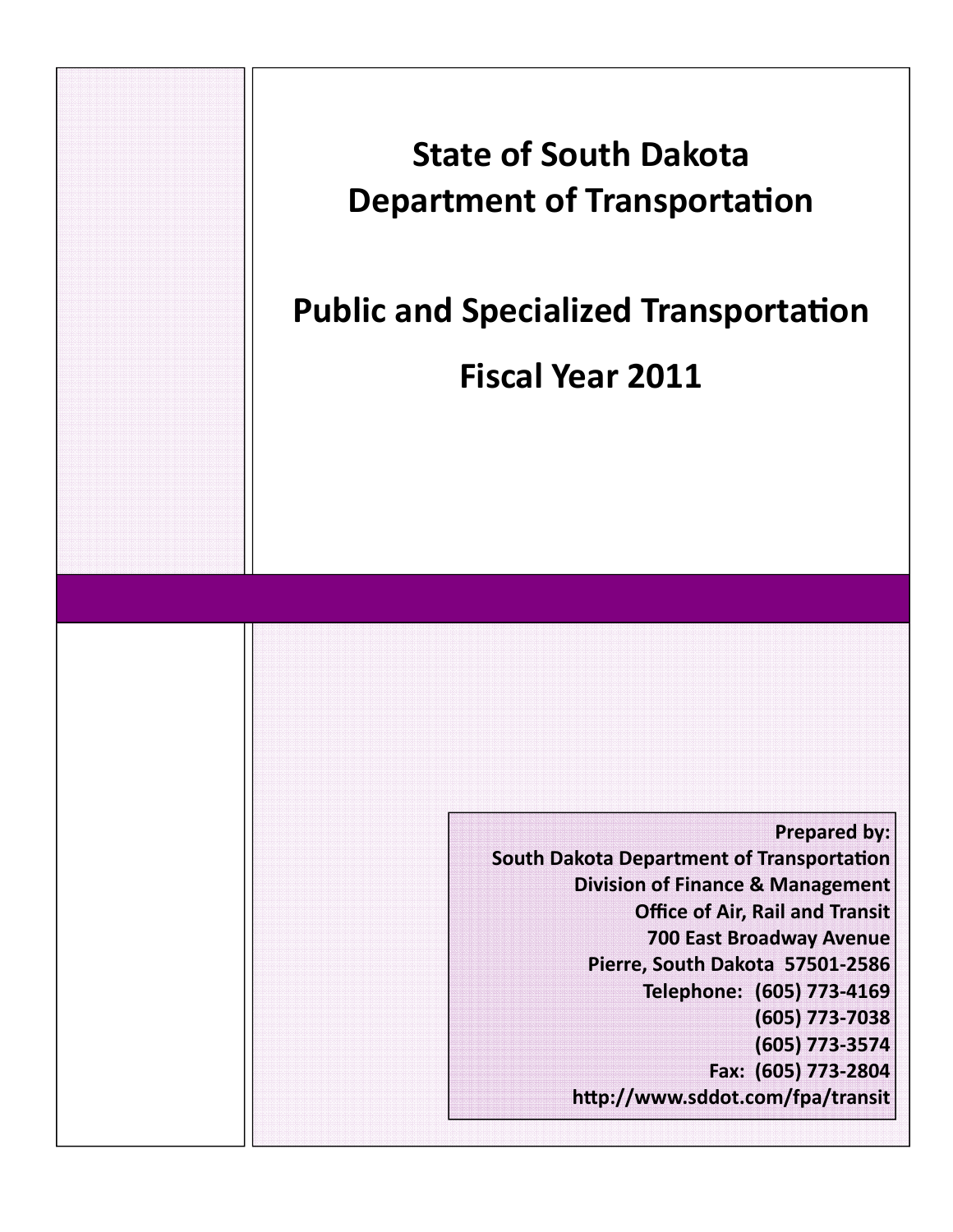# **Program Summary**

Welcome to the South Dakota Department of Transportation's Public and Special Transportation statis-**Ɵcal report for Fiscal Year 2011.** 

This report is published annually and condenses the fiscal year administration and operational records for the 22 rural public transit systems in South Dakota. The report is published largely to provide information about the performance of the public transit programs for the fiscal year. The report is distributed and available to state and local officials, support agencies, boards of directors, and the general pub**lic.**

During Fiscal Year 2011, 446 vehicles funded by FTA Section 5309, FTA Section 5310, and FTA Section 5311, including a few non-FTA funded vehicles receiving FTA Section 5311 operating funds, provided ru**ral public and special transportaƟon services in South Dakota. These 446 vehicles traveled 5,336,699 miles and carried 1,860,570 passengers during Fiscal Year 2011.** 

The transit systems operating in Sioux Falls and Rapid City receive FTA Section 5307 urban transit capital and operating funds directly from FTA. In 2011, Sioux Falls and Rapid City public transit vehicles trav**eled 1,860,570 miles and carried 1,532,449 passengers.** 

**The Deadwood Trolley System provided 181,138 rides and traveled 111,810 miles during Fiscal Year 2011.**

Public and special transportation service providers are a key element in the successful implementation of numerous state policy objectives. Among those is the effort to keep elderly citizens and citizens with **disabiliƟes in their own homes and communiƟes—in an independent living status, instead of forcing them into the more costly nursing home environment or requiring them to migrate to large urban areas for needed services.** 



**Please send any questions or comments to: Melissa Hull or Nancy Surprenant South Dakota Department of Transportation Division of Finance & Management Office of Air, Rail and Transit 700 East Broadway Avenue Pierre, South Dakota 57501‐2586 Melissa.Hull@state.sd.us—605/773‐7038 Nancy.Surprenant@state.sd.us—605/773‐4169**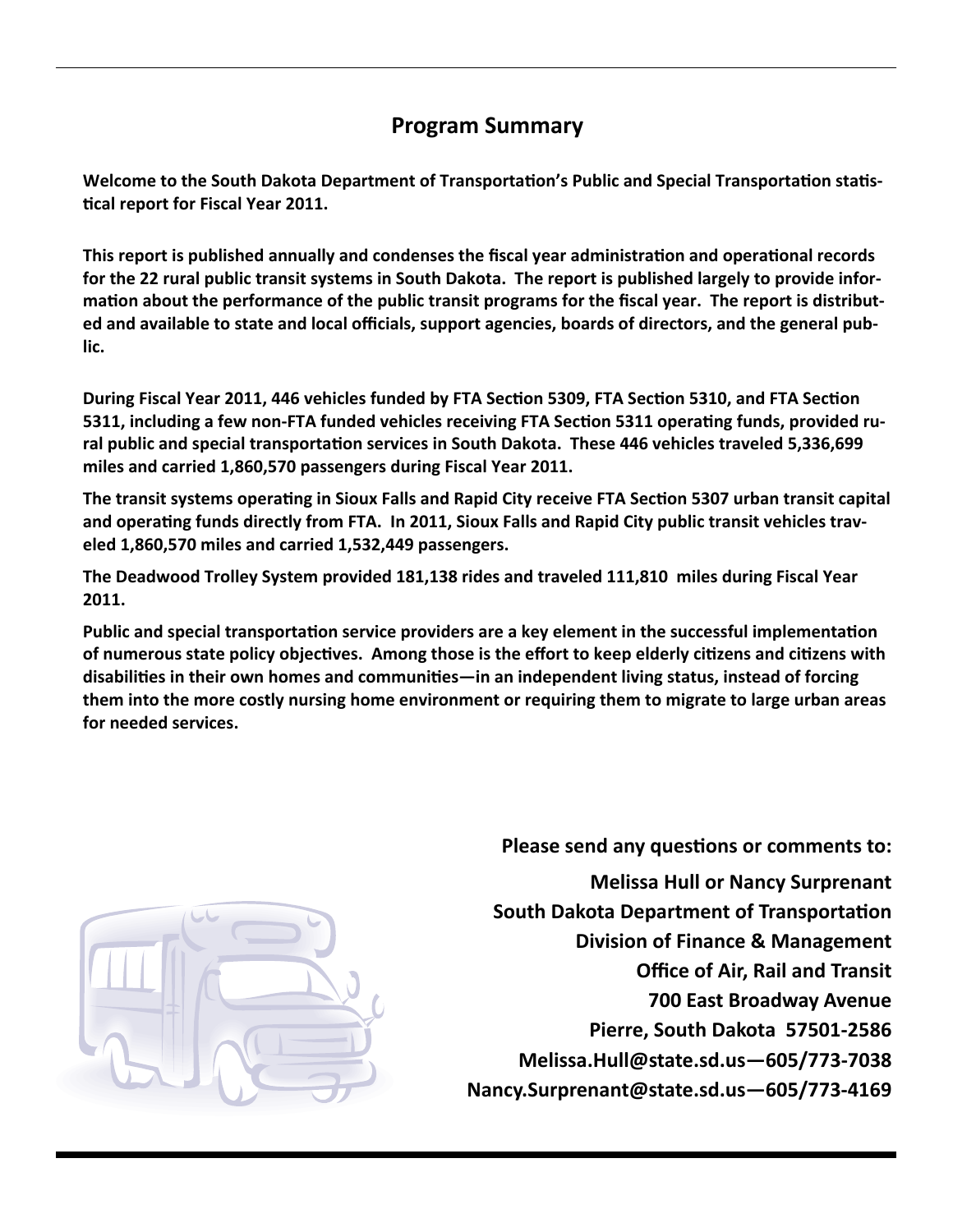# **Table of Contents**

|                                                                                              | <b>Executive Summary</b>                                              |           |
|----------------------------------------------------------------------------------------------|-----------------------------------------------------------------------|-----------|
|                                                                                              | Rural Public and Specialized Total Passenger and Trip Characteristics | 6         |
| Chapter 1                                                                                    | Fiscal Year 2011 Specialized Transportation Statistics                | 7         |
| Chapter 2<br>Fiscal Year 2011 Section 5311<br><b>Administration and Operating Statistics</b> |                                                                       | 8         |
|                                                                                              | Rural Public Transit Systems Funding Breakdown                        | 9         |
|                                                                                              | <b>Rural Public Transportation System Data</b>                        | $10 - 31$ |
| Chapter 3                                                                                    | Other Fiscal Year 2011 Transit Program Statistics                     | 32        |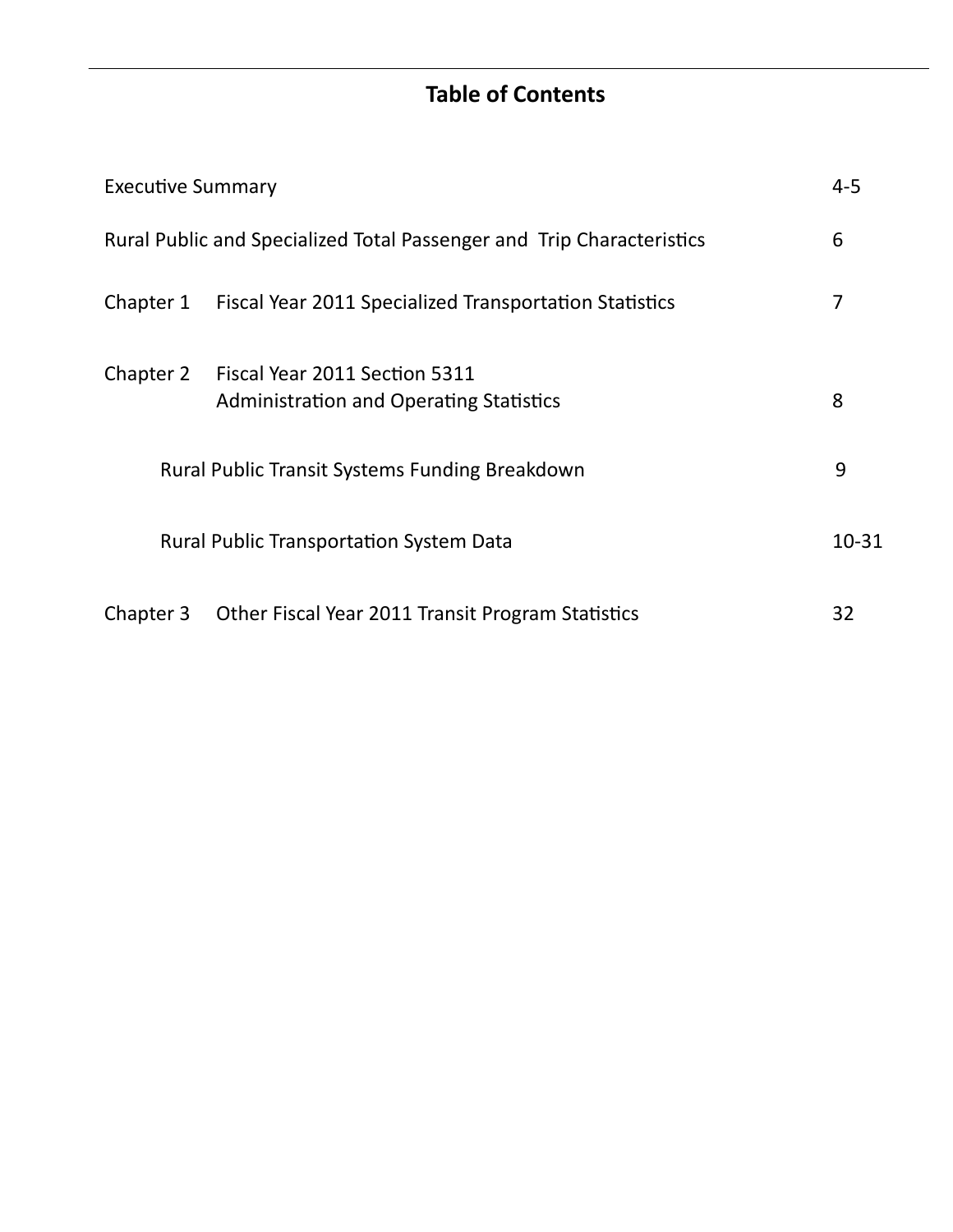### **ExecuƟve Summary**

Approximately 50 organizations are currently providing some form of transit services covering approximately 70 percent of the geographic area within South Dakota. These transit organizations assist elderly citizens, citizens with disabilities, school age children, the general public and low income citizens gain access to needed medical, nutrition, education, employment, social and commercial services, particularly in the rural areas of South Dakota.

Transit providers range in size from those which provide daily fixed route/fixed schedule services, to sen‐ ior citizen centers in rural small towns which provide demand-response services with schedules and destinations determined on a day-to-day basis.

The South Dakota Department of Transportation, Division of Finance & Management, Office of Air, Rail and Transit, administers several programs through the United States Federal Transit Administration (FTA) which support public and specialized transportation service providers in South Dakota. These programs include:

- **Section 5303** provides urban transit planning assistance program funds and transit planning activities in the metropolitan areas of South Dakota including Sioux Falls, Rapid City, and North Sioux City.
- **Section 5304** provides statewide rural planning and research. At the state's discretion, the funds may be used for statewide planning, technical assistance, planning support, research and development for non‐urbanized areas.
- **Section 5309** provides capital assistance for new and replacement buses and related equipment and facilities to public bodies and agencies including transit authorities, state and local public bodies and other political subdivisions of states, certain public corporations, boards and commissions established under state law.
- **Section 5310** provides capital grants to private nonprofit organizations, governmental authorities where no non-profit t organizations are available to provide service, and governmental authorities approve to coordinate services, to support transportation to meet the needs of older adults and persons with disabilities.

Section 5310 declares a national policy that elderly persons and persons with disabilities have the same right as other persons to utilize mass transportation services and facilities; that special efforts shall be made in the planning and design of mass transportation facilities and services to assure their availability to elderly persons and persons with disabilities; and that all Federal programs offering assistance in the field of mass transportation should contain provisions implementing this policy.

The goal of the Section 5310 program is to provide assistance in meeting the transportation needs of elderly persons and persons with disabilities where public transportation services are unavailable, insufficient, or inappropriate. The Section 5310 program is designed to supplement FTA's other capital assistance programs by funding transportation projects for elderly persons and persons with disabilities in all areas: urbanized, small urban, and rural. Although grant recipients are private nonprofit organizations usually with specific clientele; transportation services funded under this program may be open to other riders once the immediate transportation needs of the grant recipient's organization are satisfied.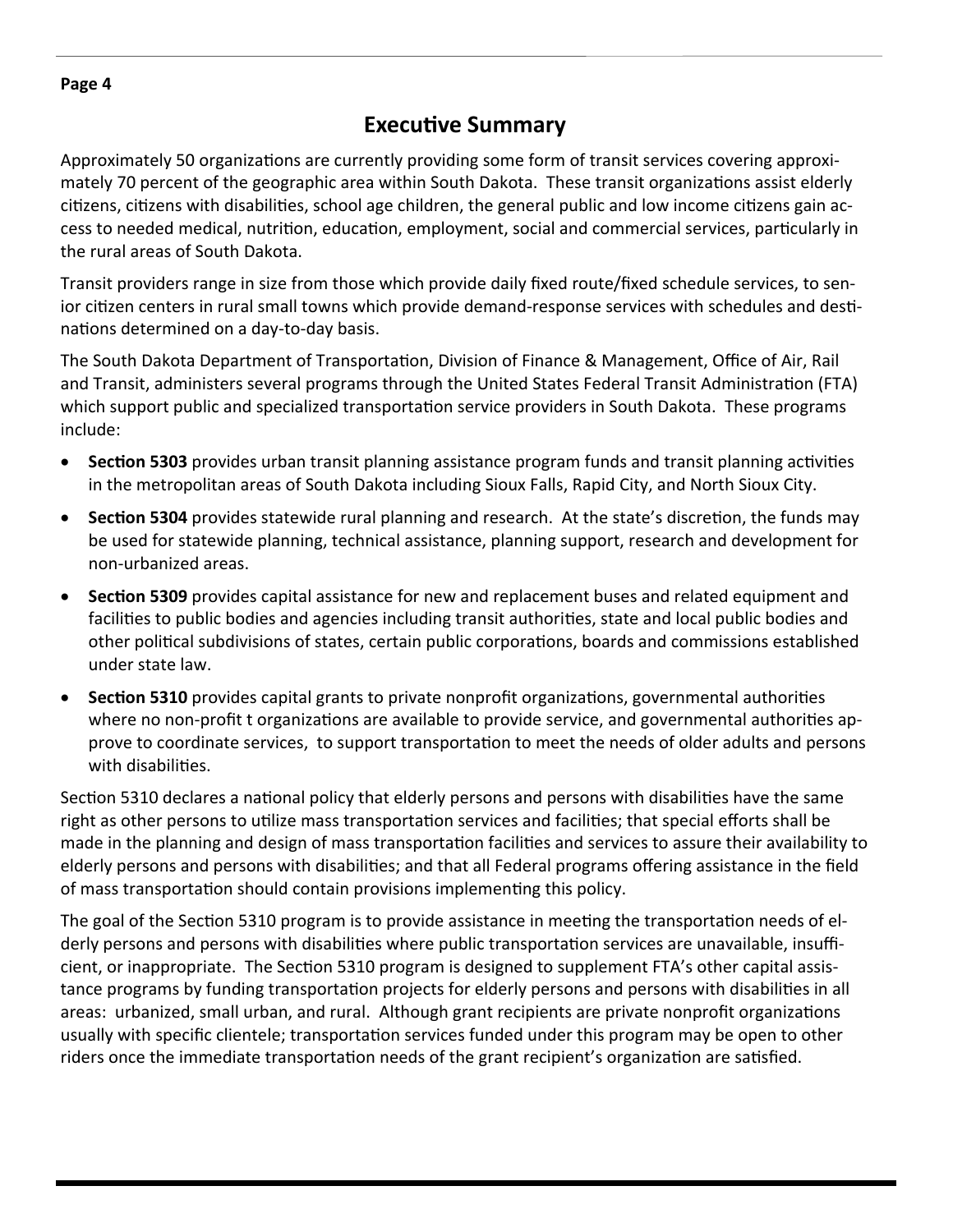**•** Section 5311 provides capital, administration, and operating grants for public transportation service projects in non-urbanized areas (less than 50,000 population).

Section 5311 funds are available for capital, operating and project administration costs for rural public transportation projects in areas other than urbanized areas (50,000 population). Public transportation is defined to mean mass transportation by bus, rail, or other conveyance, either publicly or privately owned, which provides service to the general public on a regular and continuing basis. Public transportation services funded by Section 5311 may be designed to maximize usage by transportation-disadvantaged persons, provided that the general public is offered an equal opportunity to utilize the transportation services.

Capital expenses under Sections 5309 and 5311 programs include the acquisition, construction, and improvement of public transportation facilities and equipment needed for an efficient and coordinated public transportation system.

- **Section 5311(b)(3)** Rural Technical Assistance (RTAP) provides funds to support the training and technical assistance needs of rural transit operators and drivers.
- **Section 5316** (JARC or Job Access/Reverse Commute) Job Access grants are for the development of new transportation services for low income workers and/or closing gaps in existing service; Reverse Commute projects are meant to provide transportation to suburban jobs from other suburban, urban and rural locations but not necessarily just for low income households. Subgrantees are required to provide a 50% match for operating expenses and a 20% match for capital expenses
- **Section 5317** (New Freedom Program) formula grants aim to provide additional tools to overcome barriers facing citizens with disabilities seeking to integrate into the workforce and fully participate in society. Lack of adequate transportation is a principal barrier to employment for citizens with disabilities. This program seeks to expand transportation mobility options available to persons with disabilities beyond the requirements of the Americans with Disabilities Act of 1990. Subgrantees are required to provide a 50% match for operating expense. New Freedom funds are not eligible for capital purchases.

The South Dakota Department of Transportation, Office of Air, Rail and Transit grants state dollars to help meet the local matching fund requirements of Federal transit program grantees.

The Office of Air, Rail and Transit and the South Dakota Department of Social Services, Division of Adult Ser‐ vices and Aging work in close coordination in matters pertaining to transportation services for people who are elderly or have disabilities. Each year, the Division of Adult Services and Aging provides funds which are dispersed through our office to offset transportation costs for some agencies. Transportation is considered a supportive function eligible through Title III-B. These funds are referred to as Title III-B funds throughout this book.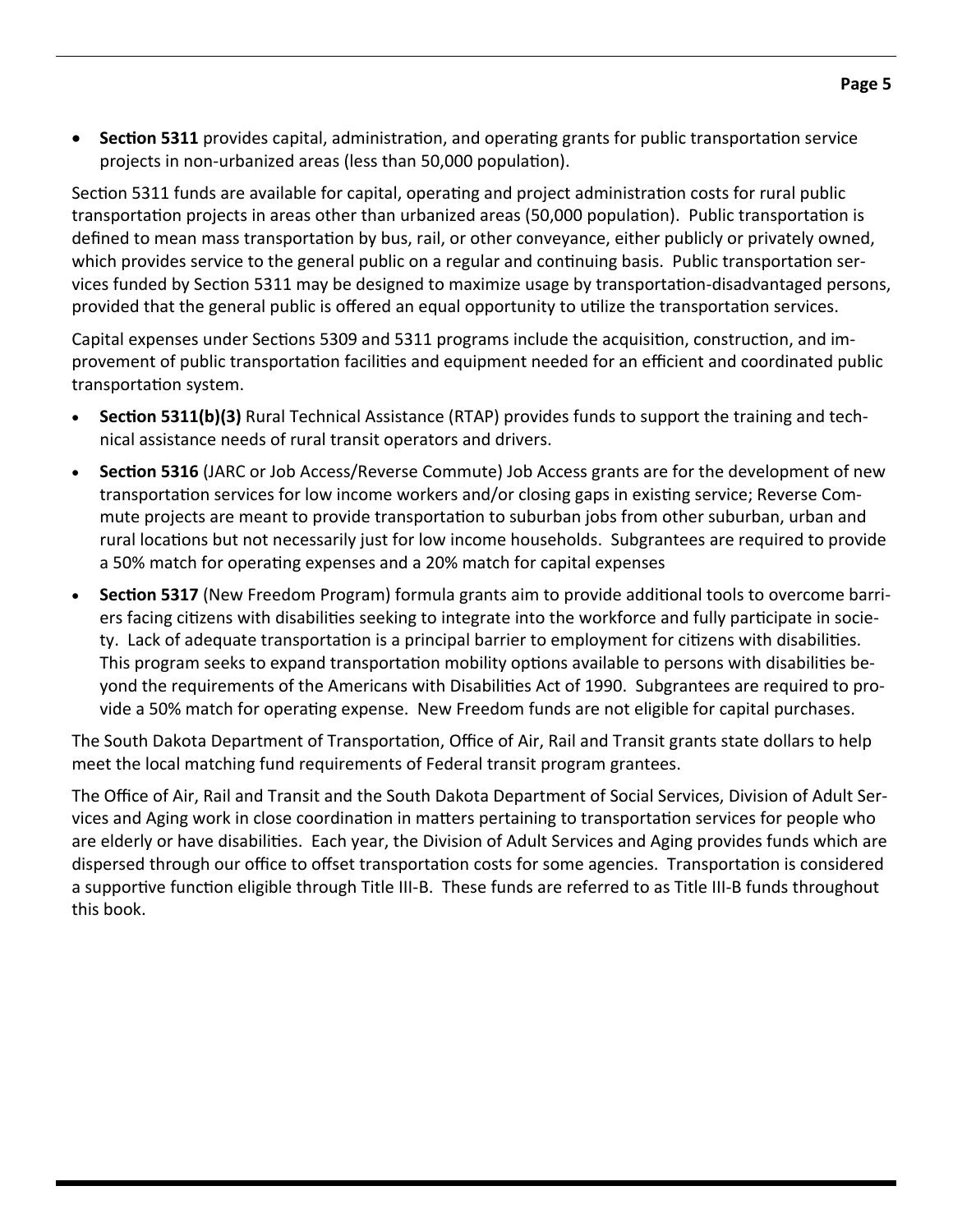# **Fiscal Year 2011 Rural Public and Specialized TransportaƟon Passenger and Trip Characteristics**



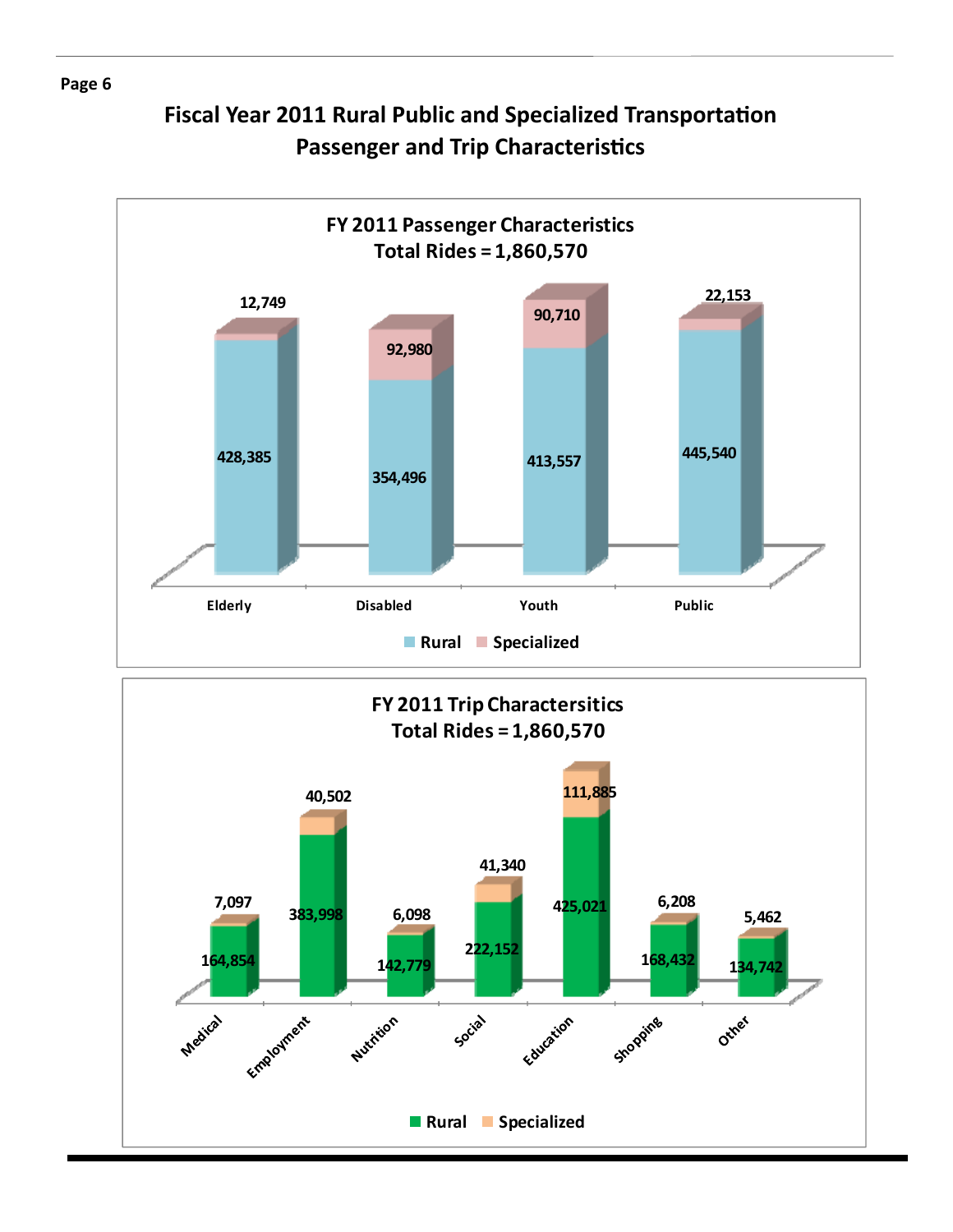### **1 Chapter 1 Fiscal Year 2011 Specialized Transportation Statistics**

During Fiscal Year 2011, 59 vehicles operating in South Dakota providing specialized transportation were funded under FTA Section 5309 and FTA Section 5310 programs.

These 59 vehicles traveled 584,513 miles and carried 218,592 passengers.

This graph indicates that citizens with disabilities were the major users of specialized transportation services in South Dakota during Fiscal Year 2011.

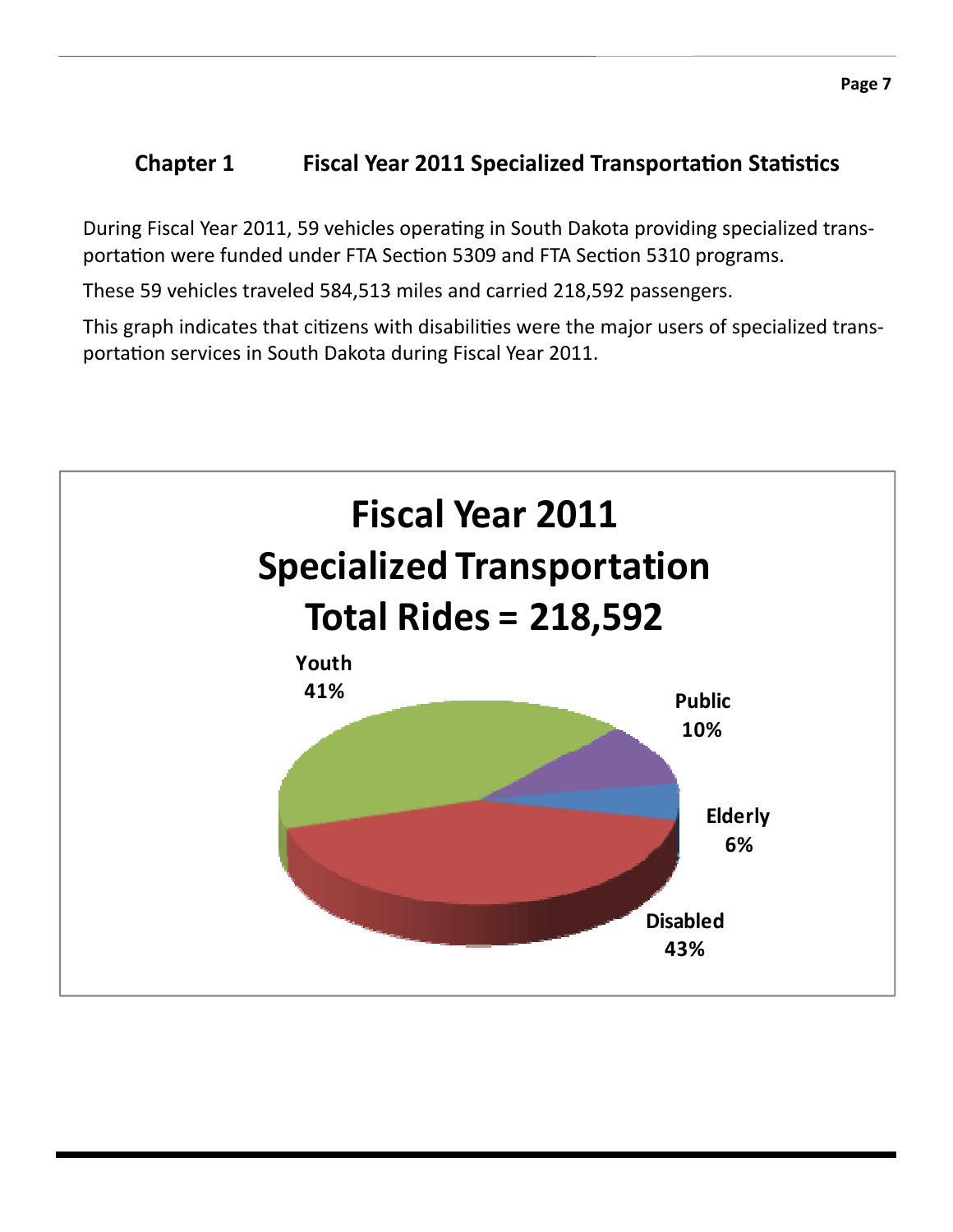# *Chapter* **2 <b> • Fiscal Year 2011 Administration and Operating Statistics**

The goals of Section 5311 program are to:

Enhance the access of people in non‐urbanized areas

to health care, shopping, education, employment, public service, and recreation.

- Assist in the maintenance, development, improvement, and use of public transportation systems in rural and small urban areas.
- Encourage and make possible the most efficient use of federal funds used to provide passenger transportation in non-urbanized areas through the coordination of pro grams and services.

The Section 5311 program treats project administration expenses as a separate cost category from capital and operating expenses. Administration expenses are considered "nonoperating", and are funded at 82.82% Federal share.

Operating expenses are considered those costs directly related to system operation. Net operating expenses remain after operating revenues are subtracted from eligible operating expenses. Operating expenses are funded at 51.76% Federal share of the net operating expenses.

Local funds for the 22 rural public transit agencies represent over \$4.6 million or 39.6% of total funds to keep the rural public transits operating. Local funds for the purposes of this report may include rider fares and donations, contracts with other agencies, management contracts, revenue generated from advertising, and other sponsorships.

During Fiscal Year 2011, 22 organizations provided rural public demand-response transportation services in South Dakota. These organizations operated 387 vehicles and contracted with one taxi cab company for a total expenditure of \$11,830,461.28. These vehicles traveled 4,752,186 miles and carried 1,641,978 passengers.



**Page 8**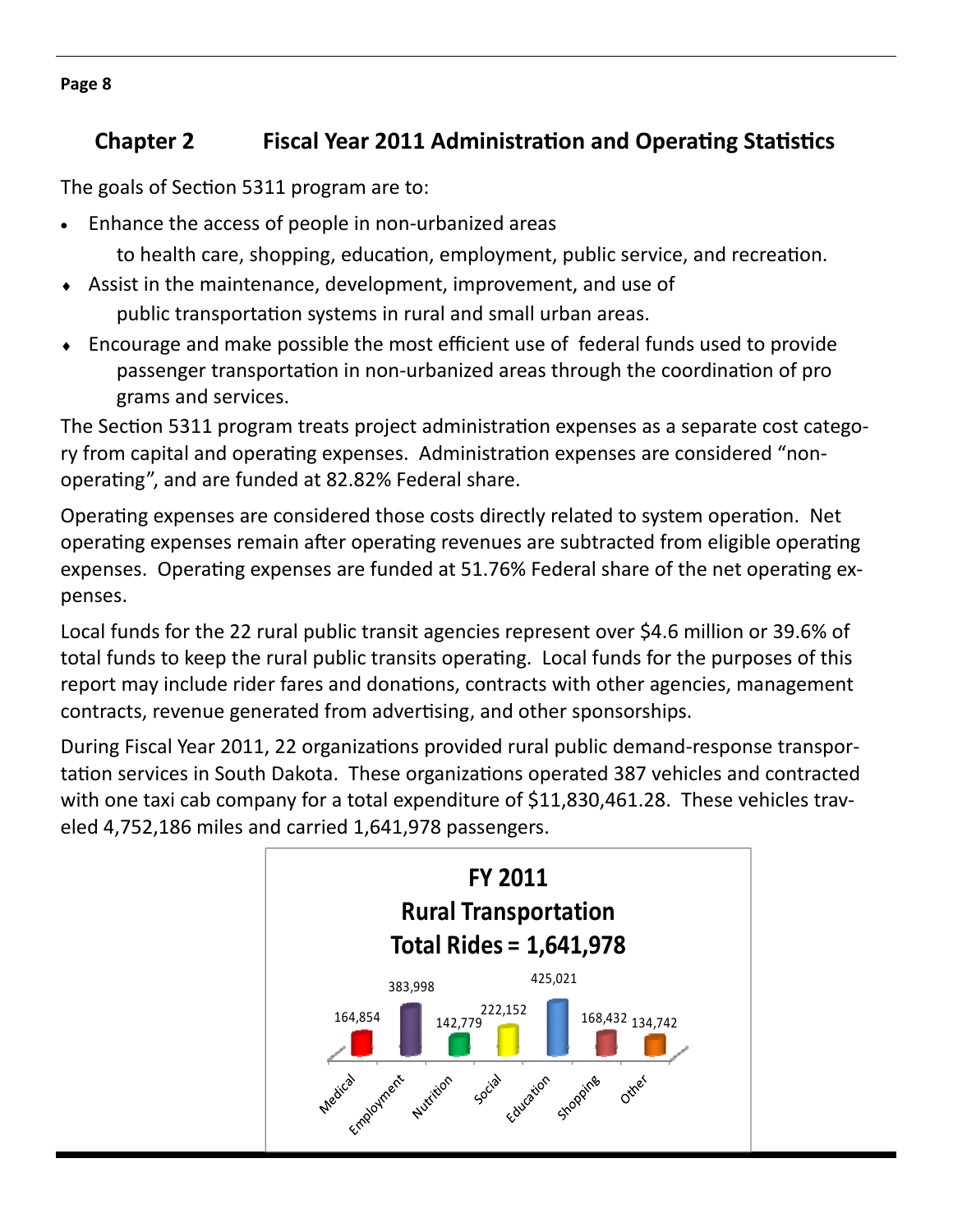# **Fiscal Year 2011**

# **Funding Sources of Rural Public Transit Systems**

**SecƟon 5311,** 

**JARC and New Freedom Funds = \$6,113,642.55**

**Local Funds = \$4,692,379.73**

**State Funds = \$695,000.00**

**Title III‐B Funds = \$329,439.00**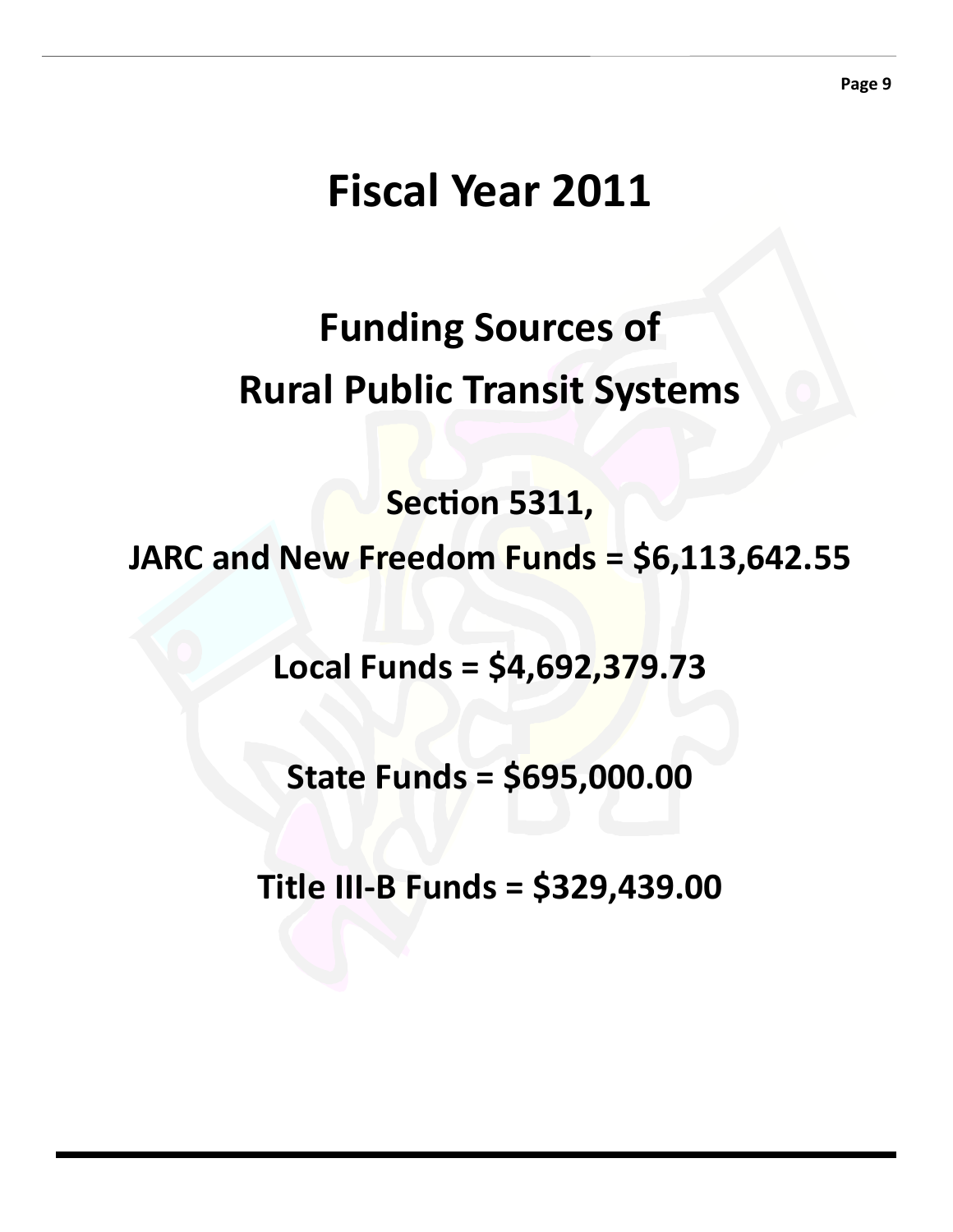### **Aberdeen Ride Line – Aberdeen, South Dakota**

### **Director: Mike Wilson**

 Aberdeen Ride Line serves Aberdeen and Brown County. Service is provided as requested in the county and smaller communities. Service is Monday through Friday, 7:00am to 7:00pm. Aberdeen Ride Line is a Medicaid provider, and is a ticket agent and feeder service for the inter-city bus service Jefferson Lines. Aberdeen Ride Line has 37 vehicles in operation. This includes vehicles that are not operated with any federal or state funds granted to Aberdeen Ride Line.

#### **Total Ridership and Miles Driven:**

|                                       | <b>Ride Type:</b> |                    |         |
|---------------------------------------|-------------------|--------------------|---------|
| <b>Total Miles Driven:</b><br>285,537 |                   | Medical:           | 14,328  |
|                                       |                   | Employment:        | 22,177  |
| <b>Ridership Characteristic:</b>      |                   | Nutrition:         | 321     |
| Elderly:                              | 19,481            | Social/Recreation: | 8,899   |
| Disabled:                             | 49,541            | Education:         | 55,850  |
| Youth:                                | 29,405            | Shopping:          | 7,540   |
| <b>General Public:</b>                | 13,704            | Other:             | 3,016   |
| Total:                                | 112,131           | Total:             | 112,131 |

### **Funding and Expenditures:**

| <b>Total Funding:</b>                 | \$524,250.93 |                                          |              |
|---------------------------------------|--------------|------------------------------------------|--------------|
| Local Funds**:                        | \$230,911.29 | <b>Insurance Cost:</b>                   | \$26,000.00  |
| <b>Total State and Federal Funds:</b> | \$293,339.64 | *Includes vehicle insurance costs.       |              |
| State Funds:                          | \$50,979.00  | <b>Total Expenditures:</b>               | \$524,250.93 |
| Title III-B Funds:                    | \$15,916.01  | <b>Total Operating Costs:</b>            | \$401,632.92 |
| Section 5311 Funds:                   | \$226,444.63 | Total Administration Costs*:\$122,618.01 |              |

### **\*\*Local Funds represent 44.05% of Total Funds. Rider Fares and Bus DonaƟons = \$67,956.57**

| Total Cost per Ride: \$4.68 | State and Federal Cost per Ride: | \$2.62 |
|-----------------------------|----------------------------------|--------|
| Total Cost per Mile: \$1.84 | State and Federal Cost per Mile: | \$1.03 |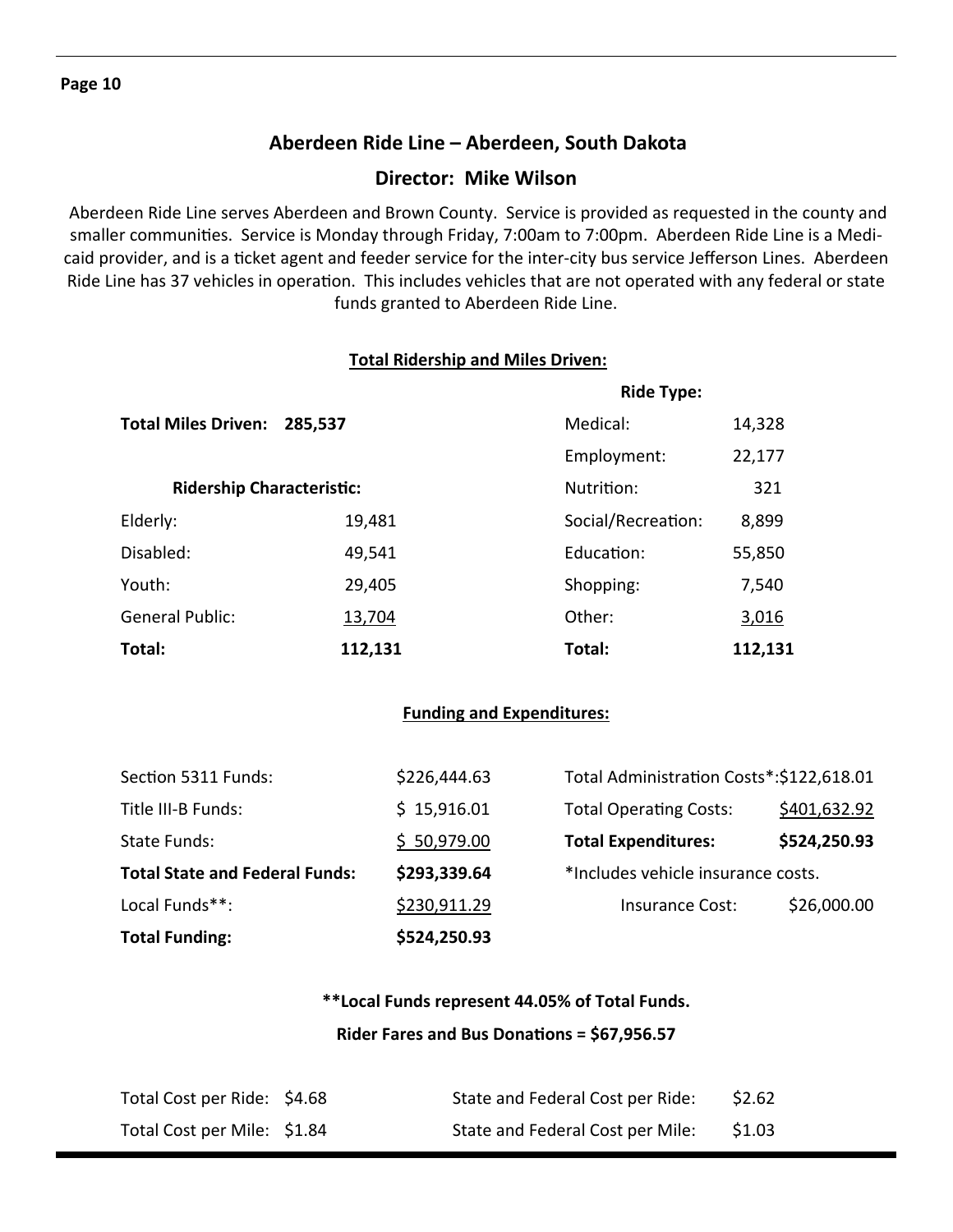### **Arrow Transit ‐ Lemmon, South Dakota**

### **Director: Chris Block**

Arrow Public Transit serves the city of Lemmon and limited service for the communities of Bison and Faith South Dakota. Arrow Transit provides service Monday through Friday 7:30am to 4:15pm and on Sundays from 8:00am to 1:00pm in the city of Lemmon. Service is provided 4 times a day between Lemmon in South Dakota and Hettinger North Dakota. Arrow Transit has five out of town trips per month to Rapid City, SD; Bismarck, ND and Dickinson, ND. The citizens of Bison and Faith use the Rapid City trips for transportation to Fort Meade and Rapid City. Arrow Public Transit is a Medicaid provider in the state of South Dakota. Arrow Public Transit has 18 vehicles in operation. This includes vehicles that are not operated with any federal or state funds granted to Arrow Public Transit.

### **Total Ridership and Miles Driven:**

|                                  |         | <b>Ride Type:</b>  |        |  |
|----------------------------------|---------|--------------------|--------|--|
| <b>Total Miles Driven:</b>       | 119,739 | Medical:           | 2,807  |  |
|                                  |         | Employment:        | 10,947 |  |
| <b>Ridership Characteristic:</b> |         | Nutrition:         | 10,526 |  |
| Elderly:                         | 27,891  | Social/Recreation: | 6,943  |  |
| Disabled:                        | 8,256   | Education:         | 5,347  |  |
| Youth:                           | 6,162   | Shopping:          | 11,661 |  |
| <b>General Public:</b>           | 5,922   | Other:             |        |  |
| Total:                           | 48,231  | Total:             | 48,231 |  |

#### **Funding and Expenditures:**

| <b>Total Funding:</b>                 | \$283,775.62 |                                          |              |
|---------------------------------------|--------------|------------------------------------------|--------------|
| Local Funds**:                        | \$110,733.10 | Insurance Cost:                          | \$24,763.74  |
| <b>Total State and Federal Funds:</b> | \$173,042.52 | *Includes vehicle insurance costs.       |              |
| <b>State Funds:</b>                   | \$29,951.00  | <b>Total Expenditures:</b>               | \$283,775.62 |
| Title III-B Funds:                    | \$10,829.01  | <b>Total Operating Costs:</b>            | \$175,568.30 |
| Section 5311 Funds:                   | \$132,262.51 | Total Administration Costs*:\$108,207.32 |              |

### **\*\*Local Funds represent 39.02% of Total Funds.**

#### **Rider Fares and Bus DonaƟons = \$35,774.73**

| Total Cost per Ride: \$5.88 | State and Federal Cost per Ride: | \$3.59 |
|-----------------------------|----------------------------------|--------|
| Total Cost per Mile: \$2.37 | State and Federal Cost per Mile: | \$1.45 |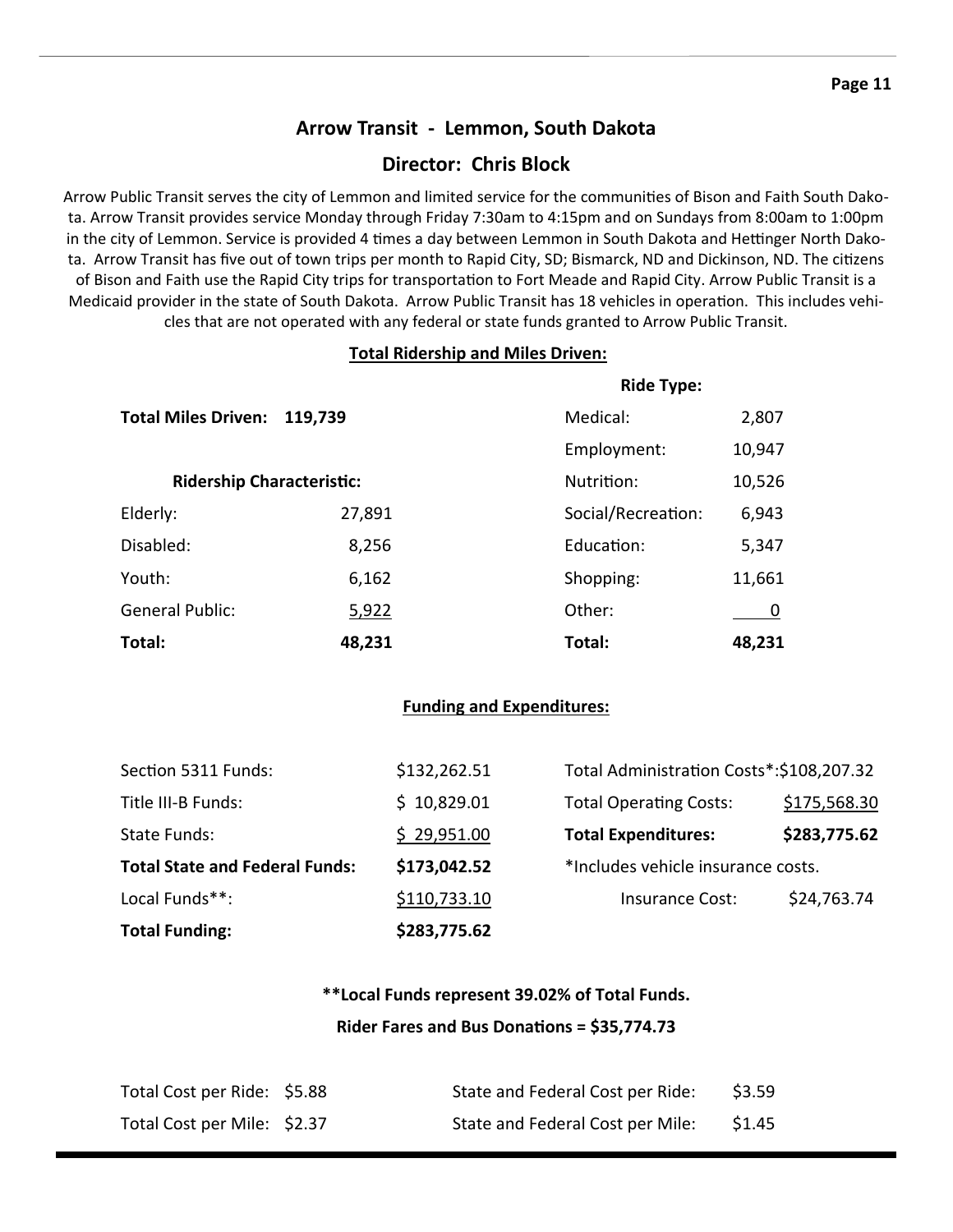# **Brandon City Transit ‐ Brandon, South Dakota Director: Arleen Weerheim**

Brandon City Transit serves the City of Brandon. Service is provided Monday through Friday with varying hours. Brandon City Transit has 3 vehicles in operation.

### **Total Ridership and Miles Driven:**

|                                  |            | <b>Ride Type:</b>  |        |
|----------------------------------|------------|--------------------|--------|
| Total Miles Driven: 22,922       |            | Medical:           | 1,149  |
|                                  |            | Employment:        | 403    |
| <b>Ridership Characteristic:</b> |            | Nutrition:         | 73     |
| Elderly:                         | 3,579      | Social/Recreation: | 1,211  |
| Disabled:                        | 281        | Education:         | 8,435  |
| Youth:                           | 8,926      | Shopping:          | 1,454  |
| <b>General Public:</b>           | <u>453</u> | Other:             | 514    |
| Total:                           | 13,239     | Total:             | 13,239 |

### **Funding and Expenditures:**

| <b>Total Funding:</b>                 | \$107,626.01 |                                          |              |
|---------------------------------------|--------------|------------------------------------------|--------------|
| Local Funds**:                        | \$48,075.01  | Insurance Cost:                          | \$1,474.94   |
| <b>Total State and Federal Funds:</b> | \$59,551.00  | *Includes vehicle insurance costs.       |              |
| State Funds:                          | \$6,418.00   | <b>Total Expenditures:</b>               | \$107,626.01 |
| Title III-B Funds:                    | \$1,131.00   | <b>Total Operating Costs:</b>            | \$83,724.78  |
| Section 5311 Funds:                   | \$52,001.00  | Total Administration Costs*: \$23,901.23 |              |

### **\*\*Local Funds represent 44.67% of Total Funds. Rider Fares and Bus DonaƟons = \$7,625.82**

| Total Cost per Ride: \$8.13 | State and Federal Cost per Ride: | \$4.50 |
|-----------------------------|----------------------------------|--------|
| Total Cost per Mile: \$4.70 | State and Federal Cost per Mile: | \$2.60 |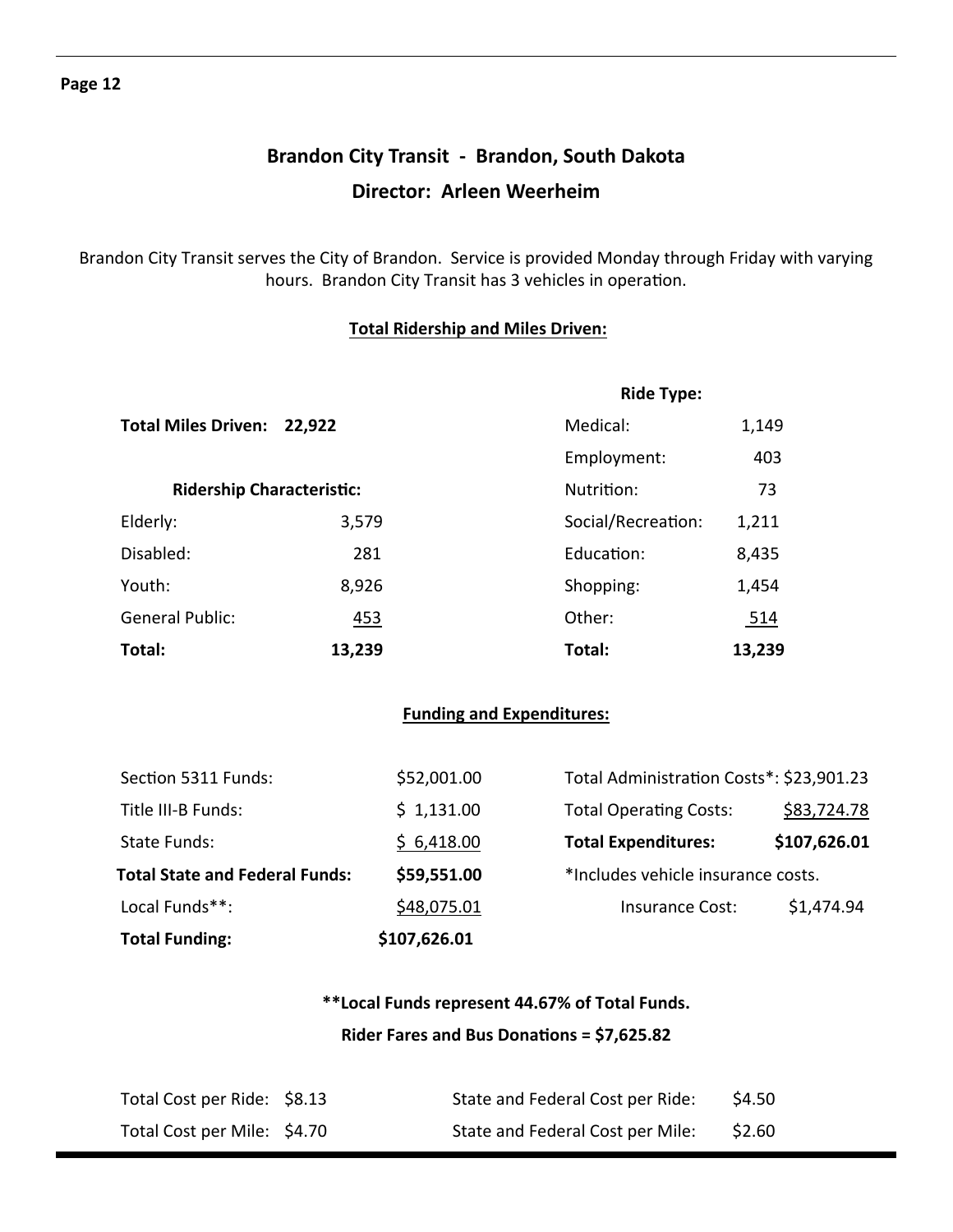### **Brookings Area Transit Authority ‐ Brookings, South Dakota**

### **Director: Brenda Schweitzer**

BATA serves the communities of Brookings, Aurora, Volga, Sinai, Bruce, Bushnell, White, Estelline, Elkton, Arlington and in the Brookings County area as requested. Service hours include: Monday – Friday 5:00am‐ 6:00pm; Saturday-Sunday 7:00am-12:00pm. BATA is a Medicaid provider. Advance reservation is preferred and suggested to secure a timely schedule. Some same-day service is available. Brookings Area Transit has 22 vehicles in operation.

#### **Total Ridership and Miles Driven:**

|                                  |         | <b>Ride Type:</b>  |         |  |
|----------------------------------|---------|--------------------|---------|--|
| <b>Total Miles Driven:</b>       | 356,294 | Medical:           | 8,933   |  |
|                                  |         | Employment:        | 30,419  |  |
| <b>Ridership Characteristic:</b> |         | Nutrition:         | 2,860   |  |
| Elderly:                         | 15,138  | Social/Recreation: | 33,663  |  |
| Disabled:                        | 18,033  | Education:         | 24,187  |  |
| Youth:                           | 34,359  | Shopping:          | 12,043  |  |
| <b>General Public:</b>           | 48,101  | Other:             | 3,526   |  |
| Total:                           | 115,631 | Total:             | 115,631 |  |

### **Funding and Expenditures:**

| <b>Total Funding:</b>                 | \$889,597.09 |                                           |              |
|---------------------------------------|--------------|-------------------------------------------|--------------|
| Local Funds**:                        | \$375,446.58 | <b>Insurance Cost:</b>                    | \$24,703.20  |
| <b>Total State and Federal Funds:</b> | \$514,150.51 | *Includes vehicle insurance costs.        |              |
| State Funds:                          | \$35,717.00  | <b>Total Expenditures:</b>                | \$889,597.09 |
| Title III-B Funds:                    | 9,585.00     | <b>Total Operating Costs:</b>             | \$594,956.41 |
| Section 5311 Funds:                   | \$468,848.51 | Total Administration Costs*: \$294,640.68 |              |

### **\*\*Local Funds represent 42.20% of Total Funds. Rider Fares and Bus DonaƟons = \$89,660.43**

| Total Cost per Ride: \$7.69 | State and Federal Cost per Ride: | \$4.44 |
|-----------------------------|----------------------------------|--------|
| Total Cost per Mile: \$2.50 | State and Federal Cost per Mile: | \$1.44 |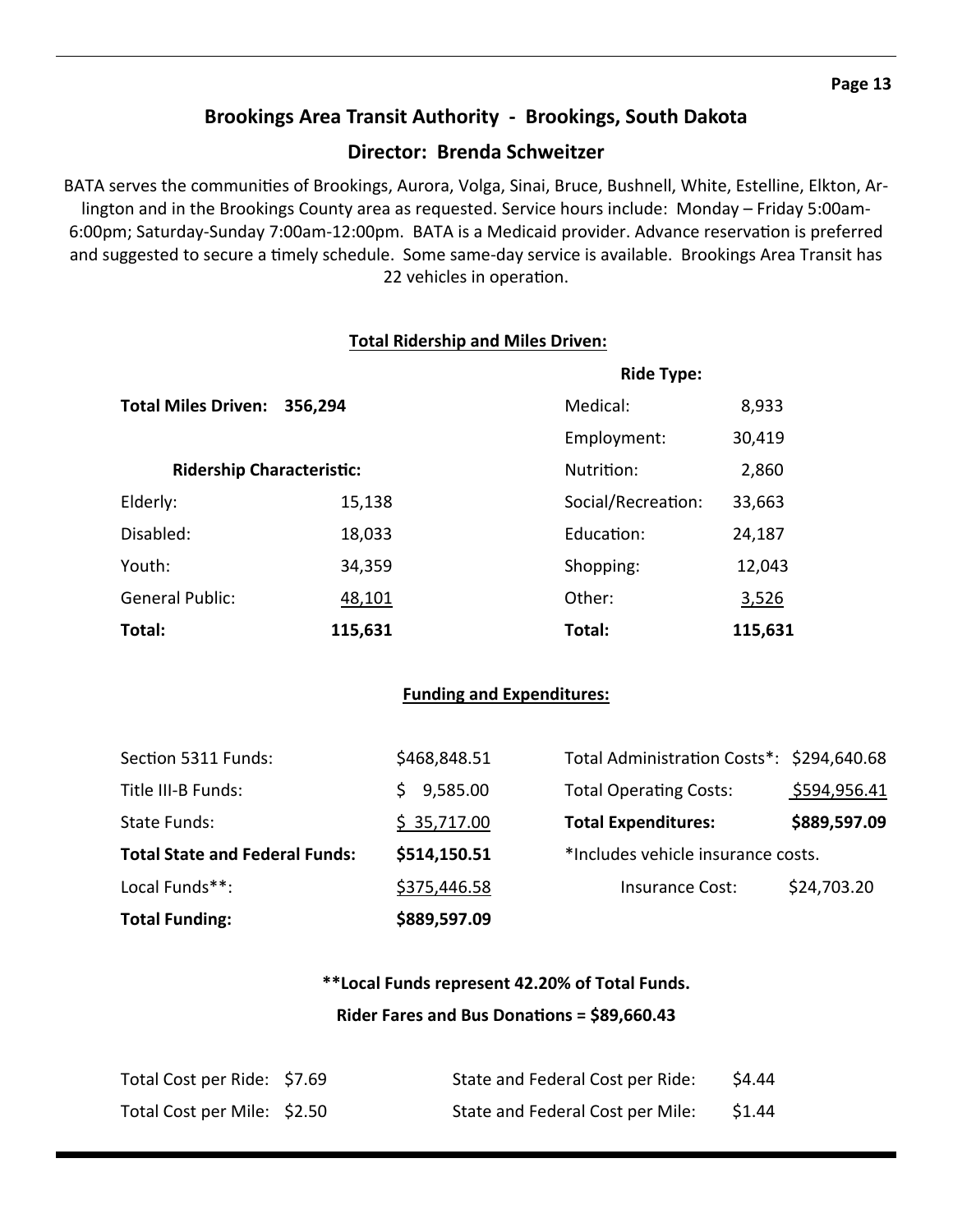# **Community Transit ‐ Sisseton, South Dakota Director: Carol Seurer**

Community Transit serves Milbank, Lennox, Sisseton, Webster, Eureka, Britton, and Bowdle daily. Hours of service vary in each community. Service in Marshall, Day, Roberts, Edmunds, Campbell, and McPherson counties is provided upon request. Community Transit is a Medicaid provider. Currently Community Transit has 18 vehicles in operation.

### **Total Ridership and Miles Driven:**

|                                  |         | <b>Ride Type:</b>  |        |  |  |
|----------------------------------|---------|--------------------|--------|--|--|
| <b>Total Miles Driven:</b>       | 219,906 | Medical:           | 9,203  |  |  |
|                                  |         | Employment:        | 5,692  |  |  |
| <b>Ridership Characteristic:</b> |         | Nutrition:         | 23,832 |  |  |
| Elderly:                         | 53,561  | Social/Recreation: | 4,313  |  |  |
| Disabled:                        | 8,693   | Education:         | 26,162 |  |  |
| Youth:                           | 27,081  | Shopping:          | 19,509 |  |  |
| <b>General Public:</b>           | 4,435   | Other:             | 5,059  |  |  |
| Total:                           | 93,770  | Total:             | 93,770 |  |  |

### **Funding and Expenditures:**

| <b>Total Funding:</b>                 | \$484,178.43 |                                           |              |
|---------------------------------------|--------------|-------------------------------------------|--------------|
| Local Funds**:                        | \$144,467.33 | Insurance Cost:                           | \$43,890.90  |
| <b>Total State and Federal Funds:</b> | \$339,711.10 | *Includes vehicle insurance costs.        |              |
| Funds:<br>State                       | \$42,022.00  | <b>Total Expenditures:</b>                | \$484,178.43 |
| Title III-B Funds:                    | \$33,040.99  | <b>Total Operating Costs:</b>             | \$312,708.74 |
| Section 5311 Funds:                   | \$264,648.11 | Total Administration Costs*: \$171,469.69 |              |

### **\*\*Local Funds represent 29.84% of Total Funds. Rider Fares and Bus DonaƟons = \$69,781.76**

| Total Cost per Ride: \$5.16 | State and Federal Cost per Ride: | \$3.62 |
|-----------------------------|----------------------------------|--------|
| Total Cost per Mile: \$2.20 | State and Federal Cost per Mile: | \$1.54 |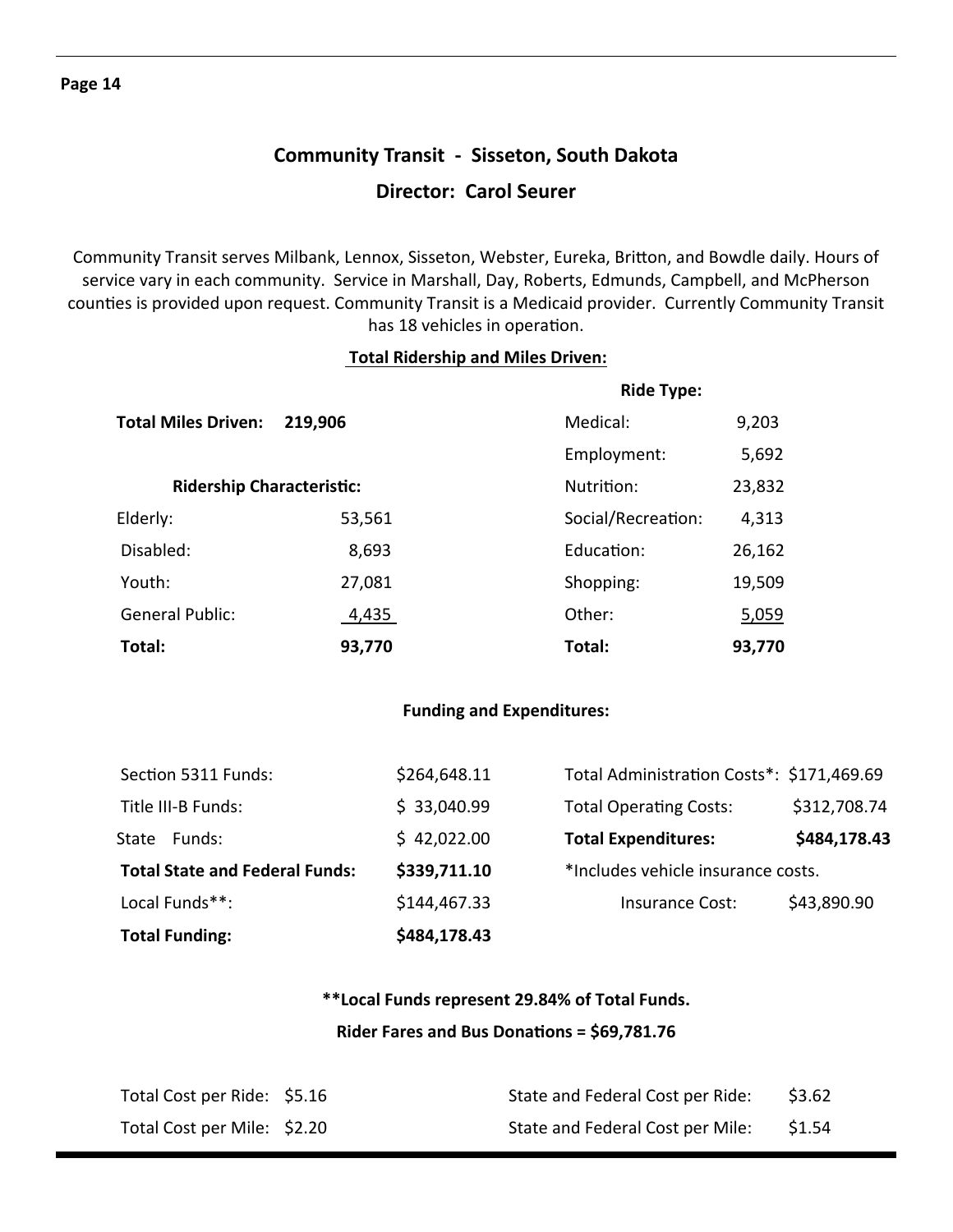# **Dell Rapids Transit ‐ Dell Rapids, South Dakota Director: Arleen Weerheim**

Dell Rapids Transit serves the City of Dell Rapids.

Service is provided Monday through Thursday. Dell Rapids Transit has 1 vehicle in operation.

|                                  |       | <b>Ride Type:</b>  |       |  |
|----------------------------------|-------|--------------------|-------|--|
| <b>Total Miles Driven:</b>       | 6,776 | Medical:           | 465   |  |
|                                  |       | Employment:        | 1     |  |
| <b>Ridership Characteristic:</b> |       | Nutrition:         | 311   |  |
| Elderly:                         | 1,902 | Social/Recreation: | 260   |  |
| Disabled:                        | 39    | Education:         | 1,568 |  |
| Youth:                           | 1,564 | Shopping:          | 975   |  |
| <b>General Public:</b>           | 144   | Other:             | 69    |  |
| Total:                           | 3,649 | Total:             | 3,649 |  |

### **Total Ridership and Miles Driven:**

### **Funding and Expenditures:**

| <b>Total Funding:</b>                 |             | \$30,626.07 |                                          |             |
|---------------------------------------|-------------|-------------|------------------------------------------|-------------|
| Local Funds**:                        |             | \$9,078.20  | Insurance Cost:                          | \$452.03    |
| <b>Total State and Federal Funds:</b> |             | \$21,547.87 | *Includes vehicle insurance costs.       |             |
| State Funds:                          |             | \$3,245.00  | <b>Total Expenditures:</b>               | \$30,626.07 |
| Title III-B Funds:                    |             | \$1,131.00  | <b>Total Operating Costs:</b>            | \$18,678.04 |
| Section 5311 Funds:                   | \$17,171.87 |             | Total Administration Costs*: \$11,948.03 |             |

### **\*\*Local Funds represent 29.64% of Total Funds.**

#### **Rider Fares and Bus DonaƟons = \$3,133.13**

| Total Cost per Ride: \$8.39 | State and Federal Cost per Ride: | \$5.91 |
|-----------------------------|----------------------------------|--------|
| Total Cost per Mile: \$4.52 | State and Federal Cost per Mile: | \$3.18 |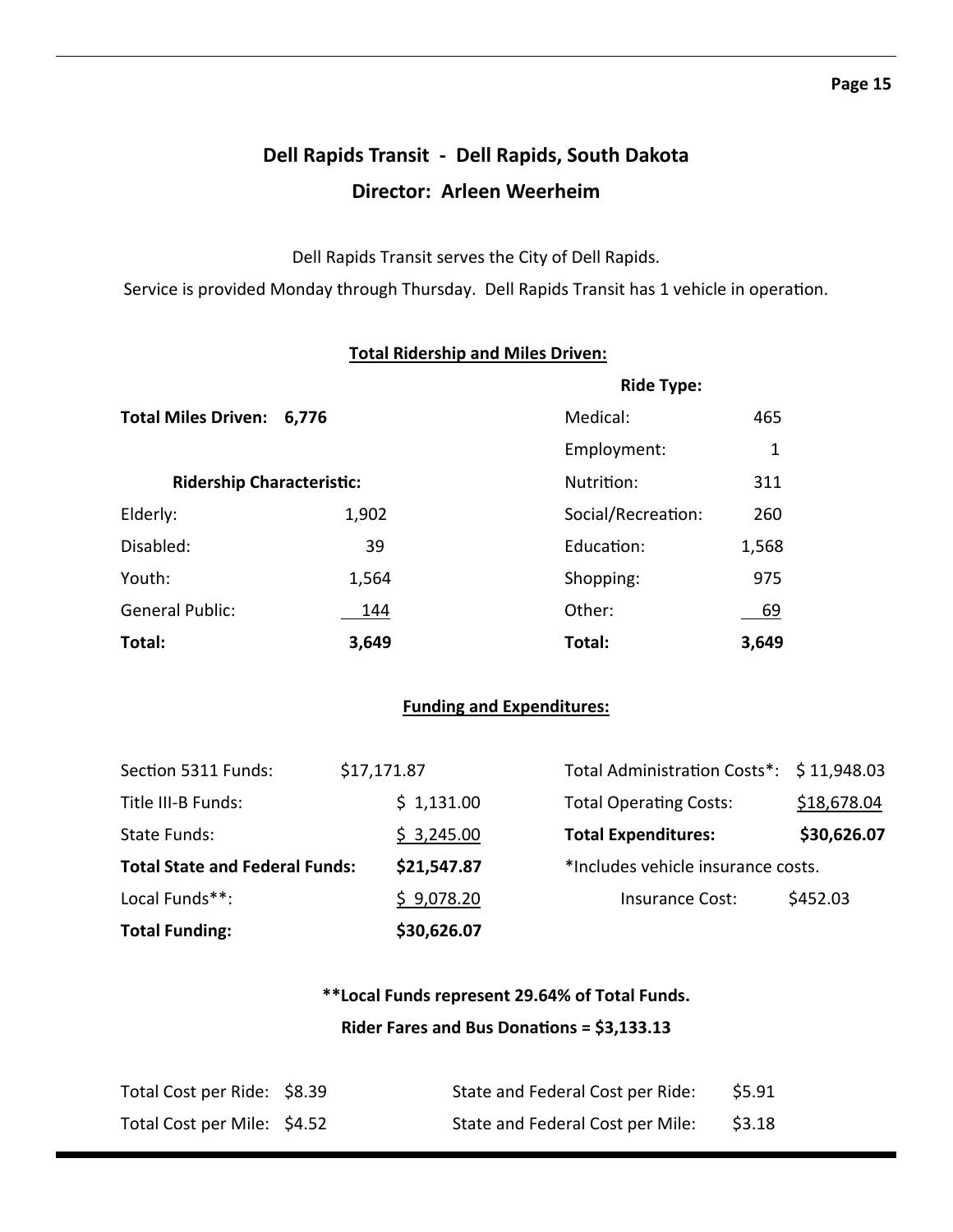### **East Dakota Transit ‐ Madison, South Dakota**

### **Director: Arleen Weerheim**

East Dakota Transit serves Madison and Lake County. This system operates Monday through Friday approxi‐ mately 7:30am to 4:30pm and Sunday 8:00am to 12:00pm for Sunday Services. The current fare is \$2.00 per unit of service. East Dakota Transit has 4 vehicles in operation.

### **Total Ridership and Miles Driven:**

|                                   |                                  | <b>Ride Type:</b>  |        |
|-----------------------------------|----------------------------------|--------------------|--------|
| <b>Total Miles Driven: 31.872</b> |                                  | Medical:           | 736    |
|                                   |                                  | Employment:        | 13,380 |
|                                   | <b>Ridership Characteristic:</b> |                    | 0      |
| Elderly:                          | 3,151                            | Social/Recreation: | 1,594  |
| Disabled:                         | 13,254                           | Fducation:         | 6,927  |
| Youth:                            | 6,429                            | Shopping:          | 386    |
| <b>General Public:</b>            | 845                              | Other:             | 656    |
| Total:                            | 23,679                           | Total:             | 23,679 |

#### **Funding and Expenditures:**

| <b>Total Funding:</b>                 | \$146,750.88 |                                           |              |
|---------------------------------------|--------------|-------------------------------------------|--------------|
| Local Funds**:                        | \$62,293.27  | <b>Insurance Cost:</b>                    | \$5,968.22   |
| <b>Total State and Federal Funds:</b> | \$84,457.61  | *Includes vehicle insurance costs.        |              |
| State Funds:                          | \$8,943.00   | <b>Total Expenditures:</b>                | \$146,750.88 |
| Title III-B Funds:                    | \$4,809.00   | <b>Total Operating Costs:</b>             | \$113,378.58 |
| Section 5311 Funds:                   | \$70,705.61  | Total Administration Costs*: \$ 33,372.30 |              |

### **\*\*Local Funds represent 42.45% of Total Funds. Rider Fares and Bus DonaƟons = \$30,174.05**

| Total Cost per Ride: \$6.20 | State and Federal Cost per Ride: | \$3.57 |
|-----------------------------|----------------------------------|--------|
| Total Cost per Mile: \$4.60 | State and Federal Cost per Mile: | \$2.65 |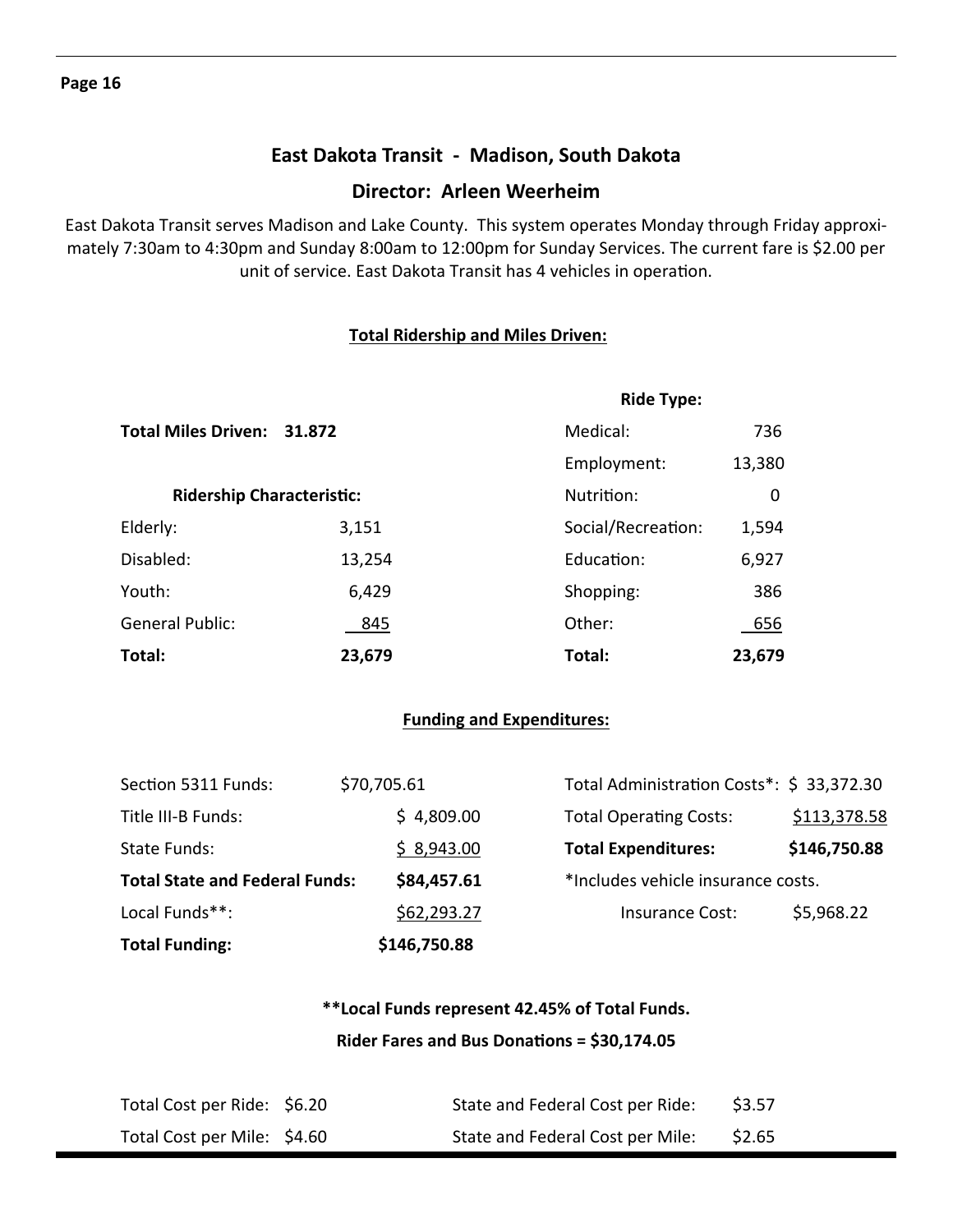### **Groton Community Transit ‐ Groton, South Dakota**

### **Director: Arlis Doeden**

Groton Community Transit serves the City of Groton. Service is provided Monday through Friday from 8:00am to 5:00pm. Summer hours may vary. Contact the office to check availability of additional or out-oftown trips. Groton Transit has 3 vehicles in operation.

#### **Total Ridership and Miles Driven:**

|                                  |        | <b>Ride Type:</b>  |            |  |  |
|----------------------------------|--------|--------------------|------------|--|--|
| <b>Total Miles Driven:</b>       | 12,507 | Medical:           | 506        |  |  |
|                                  |        | Employment:        | 398        |  |  |
| <b>Ridership Characteristic:</b> |        | Nutrition:         | 24         |  |  |
| Elderly:                         | 1,188  | Social/Recreation: | 874        |  |  |
| Disabled:                        | 376    | Education:         | 5,083      |  |  |
| Youth:                           | 5,703  | Shopping:          | 141        |  |  |
| <b>General Public:</b>           | 104    | Other:             | <u>345</u> |  |  |
| Total:                           | 7,371  | Total:             | 7,371      |  |  |

### **Funding and Expenditures:**

| <b>Total Funding:</b>                 | \$64,960.84 |                                          |             |             |
|---------------------------------------|-------------|------------------------------------------|-------------|-------------|
| Local Funds**:                        | \$20,861.96 | <b>Insurance Cost:</b>                   |             | \$4,852.80  |
| <b>Total State and Federal Funds:</b> | \$44,098.88 | *Includes vehicle insurance costs.       |             |             |
| State Funds:                          | \$2,446.00  | <b>Total Expenditures:</b>               | \$64,960.84 |             |
| Title III-B Funds:                    | 522.99      | <b>Total Operating Costs:</b>            |             | \$21,813.84 |
| Section 5311 Funds:                   | \$41,129.89 | Total Administration Costs*: \$43,147.00 |             |             |

### **\*\*Local Funds represent 32.11% of Total Funds. Rider Fares and Bus DonaƟons = \$6,666.15**

| Total Cost per Ride: \$8.81 | State and Federal Cost per Ride: | \$5.98 |
|-----------------------------|----------------------------------|--------|
| Total Cost per Mile: \$5.19 | State and Federal Cost per Mile: | \$3.53 |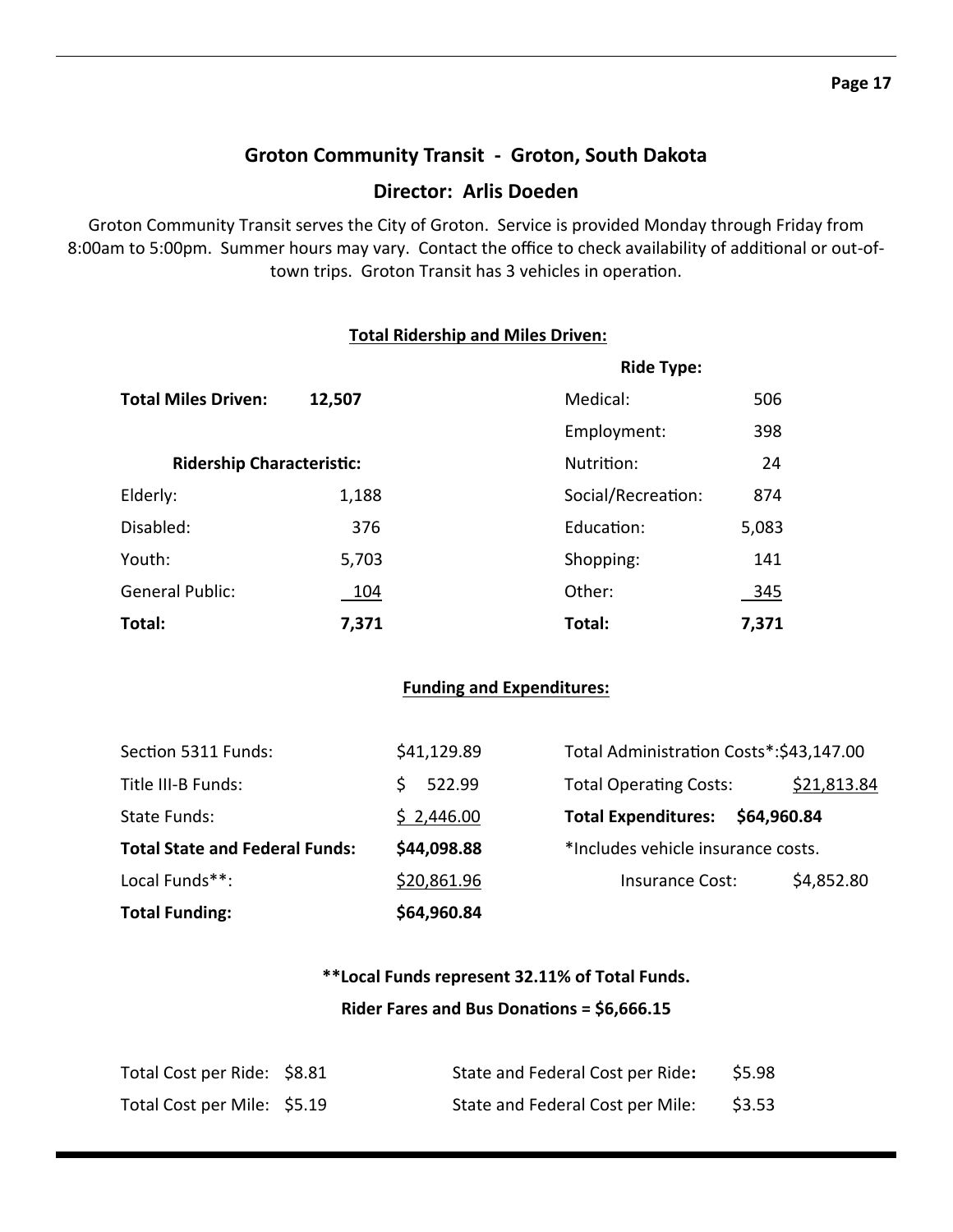# **Inter‐Lakes Community AcƟon Transit ‐ Madison, South Dakota Director: Arleen Weerheim**

Inter-Lakes Community Action Transit serves Deuel, Miner and Moody counties and communities. Service is provided upon request with regular Monday through Friday service. Inter-Lakes Community Action Transit has 3 vehicles in operation.

#### **Total Ridership and Miles Driven:**

|                                  |        | <b>Ride Type:</b>  |            |  |
|----------------------------------|--------|--------------------|------------|--|
| <b>Total Miles Driven:</b>       | 20,227 | Medical:           | 1,584      |  |
|                                  |        | Employment:        | 764        |  |
| <b>Ridership Characteristic:</b> |        | Nutrition:         | 393        |  |
| Elderly:                         | 5,743  | Social/Recreation: | 1,256      |  |
| Disabled:                        | 353    | Education:         | 3,430      |  |
| Youth:                           | 3,416  | Shopping:          | 1,962      |  |
| <b>General Public:</b>           | 330    | Other:             | <u>489</u> |  |
| Total:                           | 9,842  | Total:             | 9,842      |  |

#### **Funding and Expenditures:**

| <b>Total Funding:</b>                 | \$106,842.64 |                                          |              |
|---------------------------------------|--------------|------------------------------------------|--------------|
| Local Funds**:                        | \$38,046.24  | <b>Insurance Cost:</b>                   | \$1,406.91   |
| <b>Total State and Federal Funds:</b> | \$68,796.40  | *Includes vehicle insurance costs.       |              |
| State Funds:                          | \$8,778.00   | <b>Total Expenditures:</b>               | \$106,842.64 |
| Title III-B Funds:                    | 4,631.00     | <b>Total Operating Costs:</b>            | \$79,860.13  |
| Section 5311 Funds:                   | \$55,387.40  | Total Administration Costs*: \$26,982.51 |              |

### **\*\*Local Funds represent 35.61% of Total Funds. Rider Fares and Bus DonaƟons = \$10,061.54**

| Total Cost per Ride: \$10.86 | State and Federal Cost per Ride: | \$6.99 |
|------------------------------|----------------------------------|--------|
| Total Cost per Mile: \$5.28  | State and Federal Cost per Mile: | \$3.40 |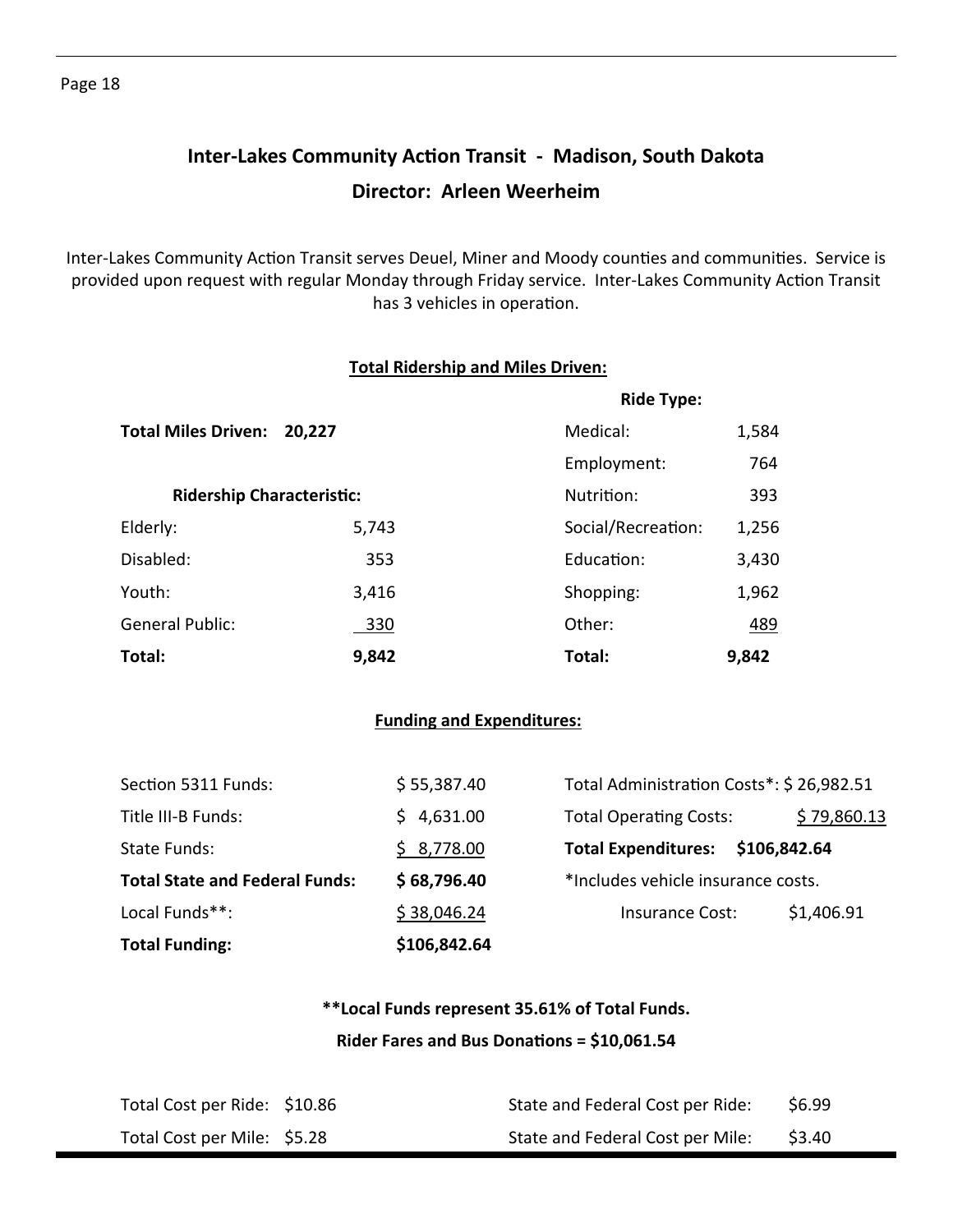# **Palace Transit ‐ Mitchell, South Dakota Director: Brenda Paradis**

Palace Transit serves Mitchell and Davison County. Mitchell service is provided Monday through Thursday from 5:30am to 2:00am, Friday from 5:30am to 3:00am, Saturday 5:30am to 3:00am, and Sunday 6:00am to 10:00pm. Service in the county and smaller communities is provided upon request. Palace Transit is a Medicaid provider and has 17 vehicles in operation. This includes vehicles that are not operated with federal or state funds granted to Palace Transit.

#### **Total Ridership and Miles Driven:**

|                                       |               | <b>Ride Type:</b>  |        |
|---------------------------------------|---------------|--------------------|--------|
| <b>Total Miles Driven:</b><br>189,587 |               | Medical:           | 11,703 |
|                                       |               | Employment:        | 19,901 |
| <b>Ridership Characteristic:</b>      |               | Nutrition:         | 2,733  |
| Elderly:                              | 21,862        | Social/Recreation: | 23,288 |
| Disabled:                             | 21,249        | Education:         | 32,867 |
| Youth:                                | 38,221        | Shopping:          | 4,055  |
| <b>General Public:</b>                | <u>15,621</u> | Other:             | 2,406  |
| Total:                                | 96,953        | Total:             | 96,953 |

#### **Funding and Expenditures:**

| <b>Total Funding:</b>                 | \$715,074.68 |                                           |              |
|---------------------------------------|--------------|-------------------------------------------|--------------|
| Local Funds**:                        | \$263,445.64 | Insurance Cost:                           | \$13,442.00  |
| <b>Total State and Federal Funds:</b> | \$451,629.04 | *Includes vehicle insurance costs.        |              |
| State Funds:                          | \$60,431.00  | <b>Total Expenditures:</b>                | \$715,074.68 |
| Title III-B Funds:                    | \$19,697.00  | <b>Total Operating Costs:</b>             | \$554,967.14 |
| Section 5311 Funds/JARC/NF:           | \$371,501.04 | Total Administration Costs*: \$160,107.54 |              |

### **\*\*Local Funds represent 36.84% of Total Funds. Rider Fares and Bus DonaƟons = \$52,382.04**

| Total Cost per Ride: \$7.38 | State and Federal Cost per Ride: | \$4.66 |
|-----------------------------|----------------------------------|--------|
| Total Cost per Mile: \$3.77 | State and Federal Cost per Mile: | \$2.38 |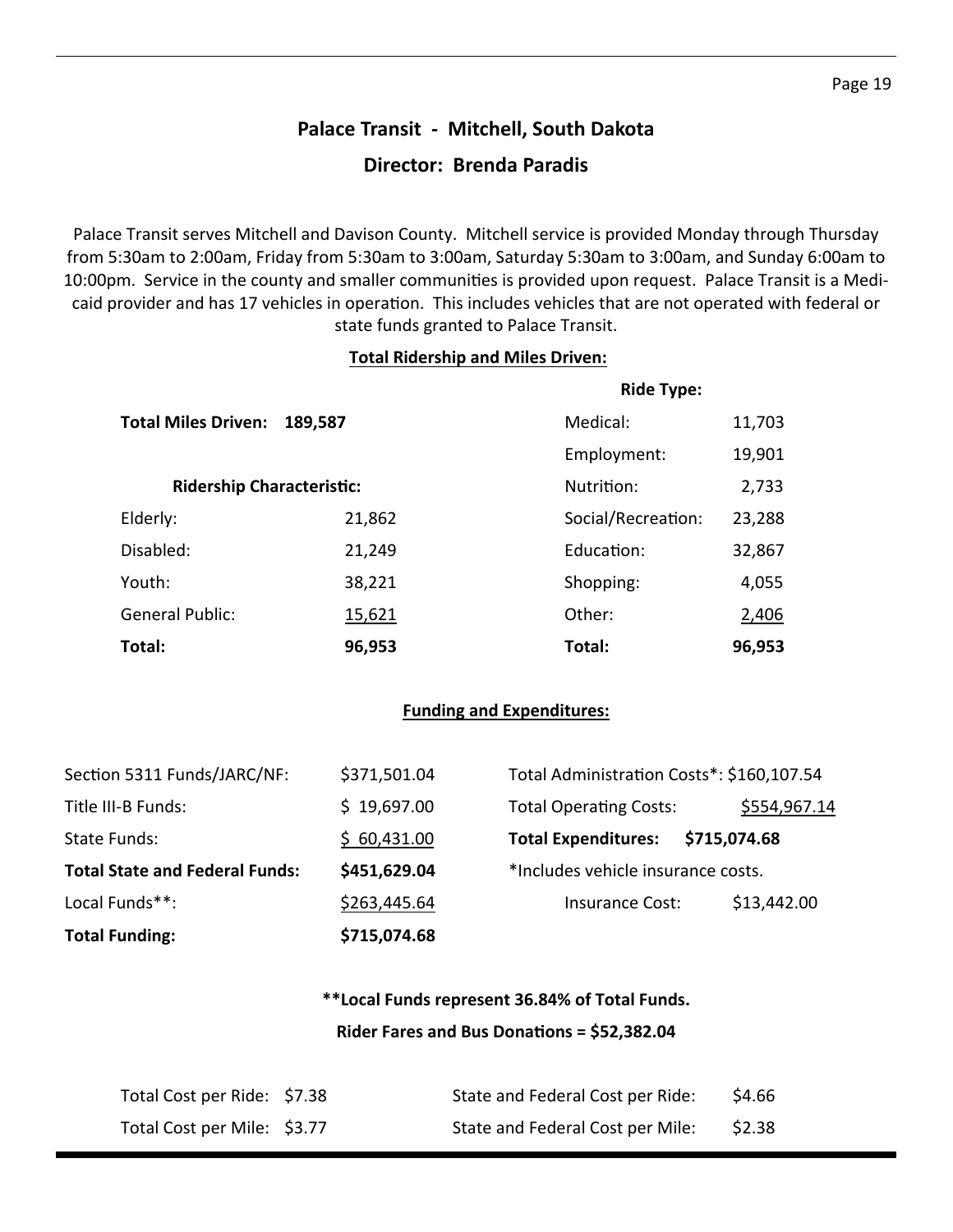# **People's Transit ‐ Huron, South Dakota Director: Mark D. Klumph Sr.**

People's Transit serves Beadle County. Service is Monday through Friday 6:30am to 8:30pm, Saturday 8:00am to 7:30pm, and Sunday 8:00am to 1:30pm. People's Transit is a Medicaid provider and a ticket agent and feeder service for Jefferson Lines. The feeder service trips to Mitchell are Monday through Friday. People's Transit has 21 vehicles in operation. This includes vehicles that are not operated with federal or state funds granted to People's Transit.

### **Total Ridership and Miles Driven:**

|  |                                       |         | <b>Ride Type:</b>  |         |
|--|---------------------------------------|---------|--------------------|---------|
|  | <b>Total Miles Driven:</b><br>210,001 |         | Medical:           | 27,811  |
|  |                                       |         | Employment:        | 41,853  |
|  | <b>Ridership Characteristic:</b>      |         | Nutrition:         | 1,696   |
|  | Elderly:                              | 46,277  | Social/Recreation: | 24,240  |
|  | Disabled:                             | 44,843  | Education:         | 26,496  |
|  | Youth:                                | 28,773  | Shopping:          | 14,414  |
|  | <b>General Public:</b>                | 27,039  | Other:             | 10,422  |
|  | Total:                                | 146,932 | Total:             | 146,932 |

### **Funding and Expenditures:**

| <b>Total Funding:</b>                 | \$681,732.49 |                                           |              |
|---------------------------------------|--------------|-------------------------------------------|--------------|
| Local Funds**:                        | \$257,625.11 | Insurance Cost:                           | \$21,411.00  |
| <b>Total State and Federal Funds:</b> | \$424,107.38 | *Includes vehicle insurance costs.        |              |
| State Funds:                          | \$61,632.00  | <b>Total Expenditures:</b>                | \$681,732.49 |
| Title III-B Funds:                    | \$19,095.99  | <b>Total Operating Costs:</b>             | \$483,347.47 |
| Section 5311 Funds/JARC/NF:           | \$343,379.39 | Total Administration Costs*: \$198,385.02 |              |

### **\*\*Local Funds represent 37.79% of Total Funds. Rider Fares and Bus DonaƟons = \$119,993.12**

| Total Cost per Ride: \$4.64 | State and Federal Cost per Ride: | \$2.89 |
|-----------------------------|----------------------------------|--------|
| Total Cost per Mile: \$3.25 | State and Federal Cost per Mile: | \$2.02 |

Page 20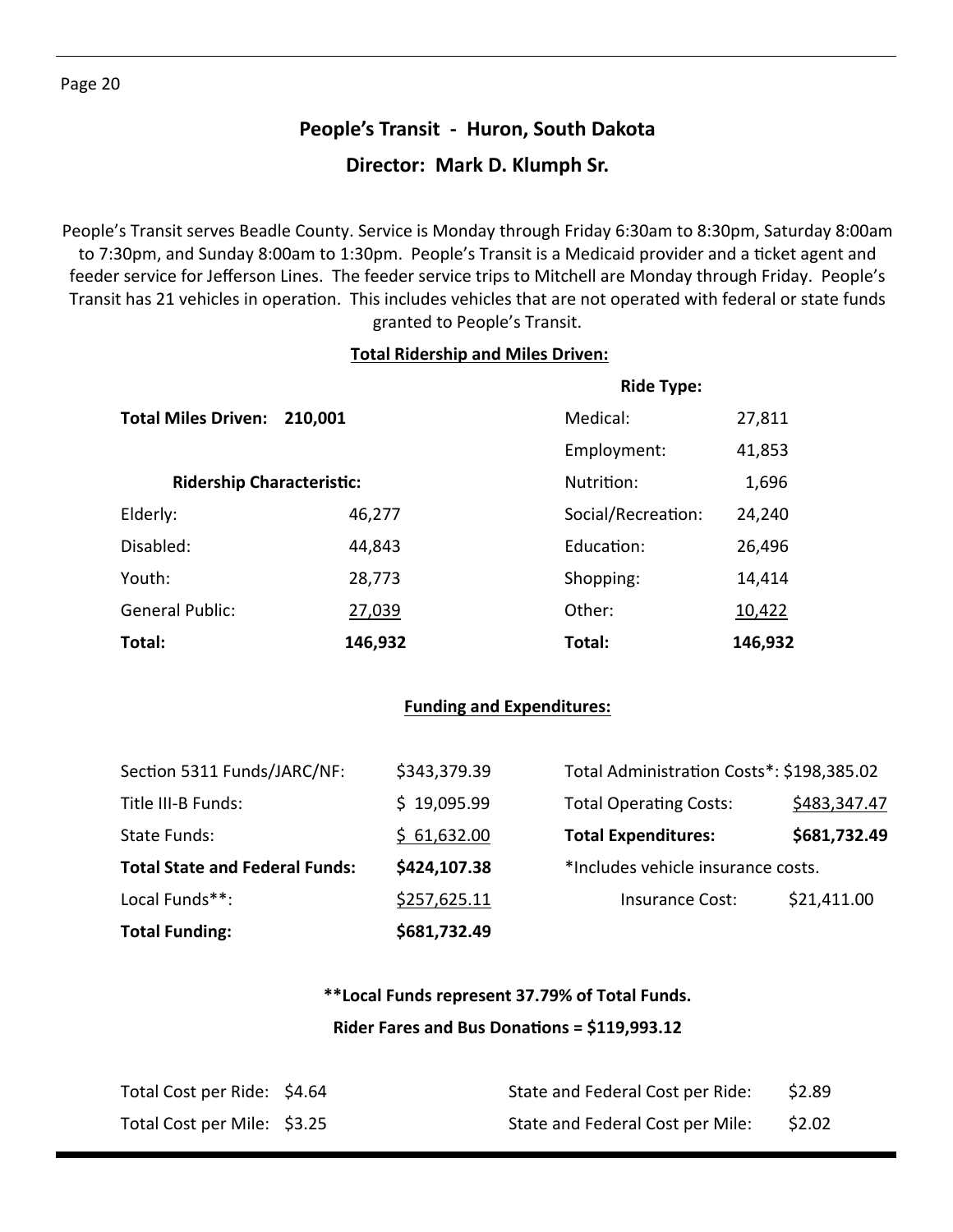# **River CiƟes Public Transit ‐ Pierre, South Dakota Director: Ron Baumgart**

River Cities Public Transit serves the people of Hughes, Stanley, Hand, Hyde, Dewey Ziebach, Haakon, East Pennington, Jones, Lyman, and northern Jackson counties. River Cities Public Transit provides 24-hour services in the Pierre/Fort Pierre and surrounding area. Cities Public Transit is a ticket agent and a feeder service for Jefferson Lines. River Cities Public Transit has 99 vehicles in operation. This includes vehicles that are not operated with federal or state funds granted to River Cities Transit.

### **Total Ridership and Miles Driven:**

|                                  |           | <b>Ride Type:</b>  |         |
|----------------------------------|-----------|--------------------|---------|
| <b>Total Miles Driven:</b>       | 1,493,167 | Medical:           | 27,065  |
|                                  |           | Employment:        | 64,828  |
| <b>Ridership Characteristic:</b> |           | Nutrition:         | 2,866   |
| Elderly:                         | 29,170    | Social/Recreation: | 61,610  |
| Disabled:                        | 62,426    | Education:         | 72,084  |
| Youth:                           | 55,848    | Shopping:          | 25,297  |
| <b>General Public:</b>           | 176,299   | Other:             | 49,348  |
| Total:                           | 323,743   | Total:             | 306,198 |

### **Funding and Expenditures:**

| <b>Total Funding:</b>                 | \$3,490,485.35 |                                           |                |
|---------------------------------------|----------------|-------------------------------------------|----------------|
| Local Funds**:                        | \$1,431,691.89 | <b>Insurance Cost:</b>                    | \$95,514.65    |
| <b>Total State and Federal Funds:</b> | \$2,058,793.46 | *Includes vehicle insurance costs.        |                |
| State Funds:                          | 86,776.00      | <b>Total Expenditures:</b>                | \$3,490,485.35 |
| Title III-B Funds:                    | 51,869.00      | <b>Total Operating Costs:</b>             | \$2,578,602.98 |
| Section 5311 Funds/JARC/NF:           | \$1,920,148.46 | Total Administration Costs*: \$911,882.39 |                |

### **\*\*Local Funds represent 41.02% of Total Funds. Rider Fares and Bus DonaƟons = \$281,875.00**

| Total Cost per Ride: \$10.78 | State and Federal Cost per Ride: | \$6.36 |
|------------------------------|----------------------------------|--------|
| Total Cost per Mile: \$2.34  | State and Federal Cost per Mile: | \$1.38 |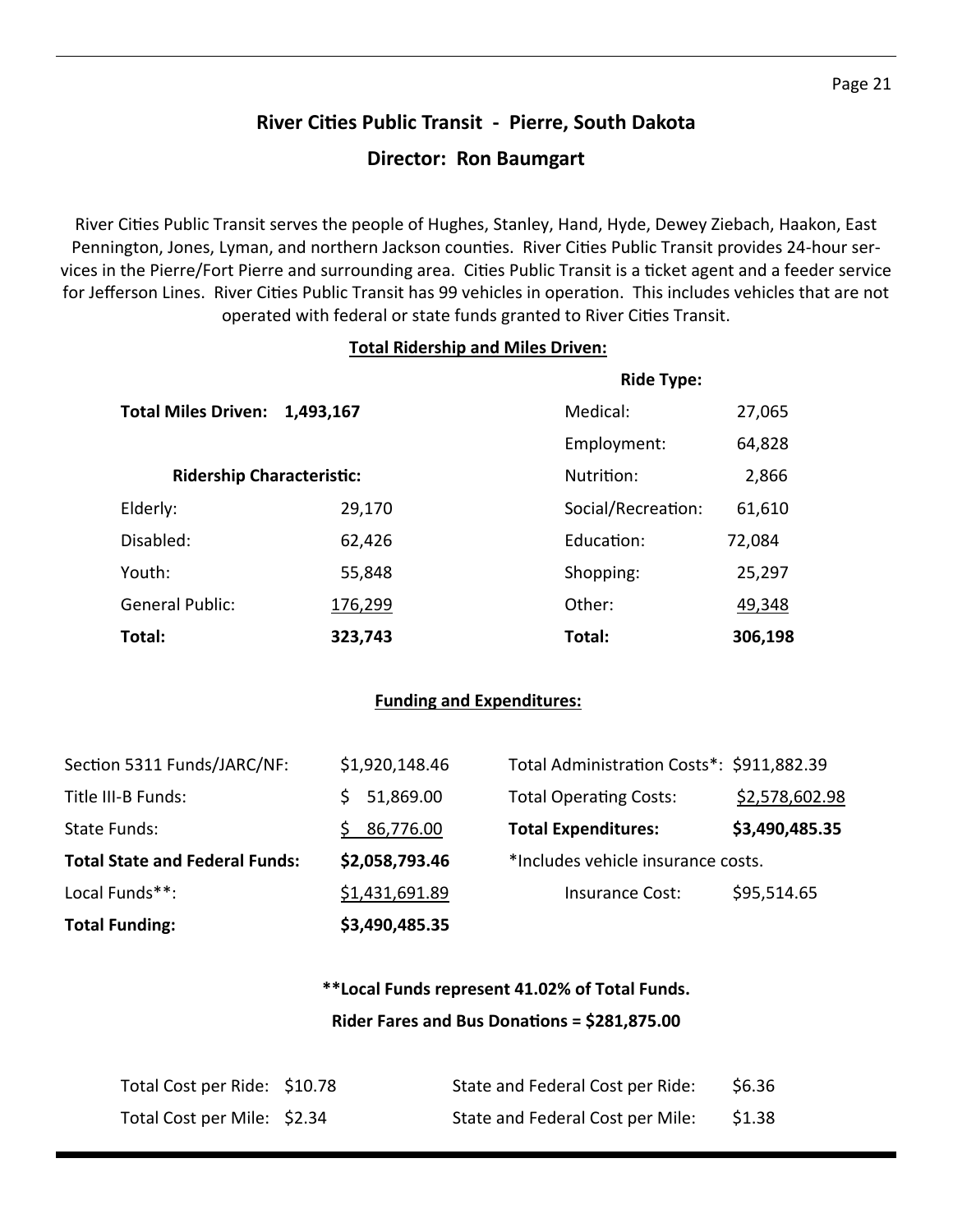# **ROCS Transit ‐ Lake Andes, South Dakota Director: Winnie Jo Jons**

ROCS Transit serves the counties of Aurora, Bon Homme, Brule, Charles Mix, Douglas, Gregory, and Turner, with projects operating in Beresford, Canton, Wessington Springs, Tripp and Winner. ROCS Transit is a Medicaid provider and has 43 vehicles in operation.

#### **Total Ridership and Miles Driven:**

|                                  |         | <b>Ride Type:</b>  |              |
|----------------------------------|---------|--------------------|--------------|
| <b>Total Miles Driven:</b>       | 463,779 | Medical:           | 13,689       |
|                                  |         | Employment:        | 20,081       |
| <b>Ridership Characteristic:</b> |         | Nutrition:         | 64,371       |
| Elderly:                         | 103,007 | Social/Recreation: | 14,462       |
| Disabled:                        | 23,534  | Education:         | 48,663       |
| Youth:                           | 46,284  | Shopping:          | 18,976       |
| <b>General Public:</b>           | 10,938  | Other:             | <u>3,521</u> |
| Total:                           | 183,763 | Total:             | 183,763      |

### **Funding and Expenditures:**

| <b>Total Funding:</b>                 |  | \$1,051,404.77 |  |                                           |  |                |
|---------------------------------------|--|----------------|--|-------------------------------------------|--|----------------|
| Local Funds**:                        |  | \$429,701.67   |  | Insurance Cost:                           |  | \$33,068.26    |
| <b>Total State and Federal Funds:</b> |  | \$621,702.77   |  | *Includes vehicle insurance costs.        |  |                |
| State Funds:                          |  | \$89,853.00    |  | <b>Total Expenditures:</b>                |  | \$1,051,404.44 |
| Title III-B Funds:                    |  | \$36,339.01    |  | <b>Total Operating Costs:</b>             |  | \$845,935.09   |
| Section 5311 Funds:                   |  | \$495,510.76   |  | Total Administration Costs*: \$205,469.35 |  |                |

### **\*\*Local Funds represent 40.86% of Total Funds. Rider Fares and Bus DonaƟons = \$154,595.28**

| Total Cost per Ride: \$5.72 | State and Federal Cost per Ride: | \$3.38 |
|-----------------------------|----------------------------------|--------|
| Total Cost per Mile: \$2.27 | State and Federal Cost per Mile: | \$1.34 |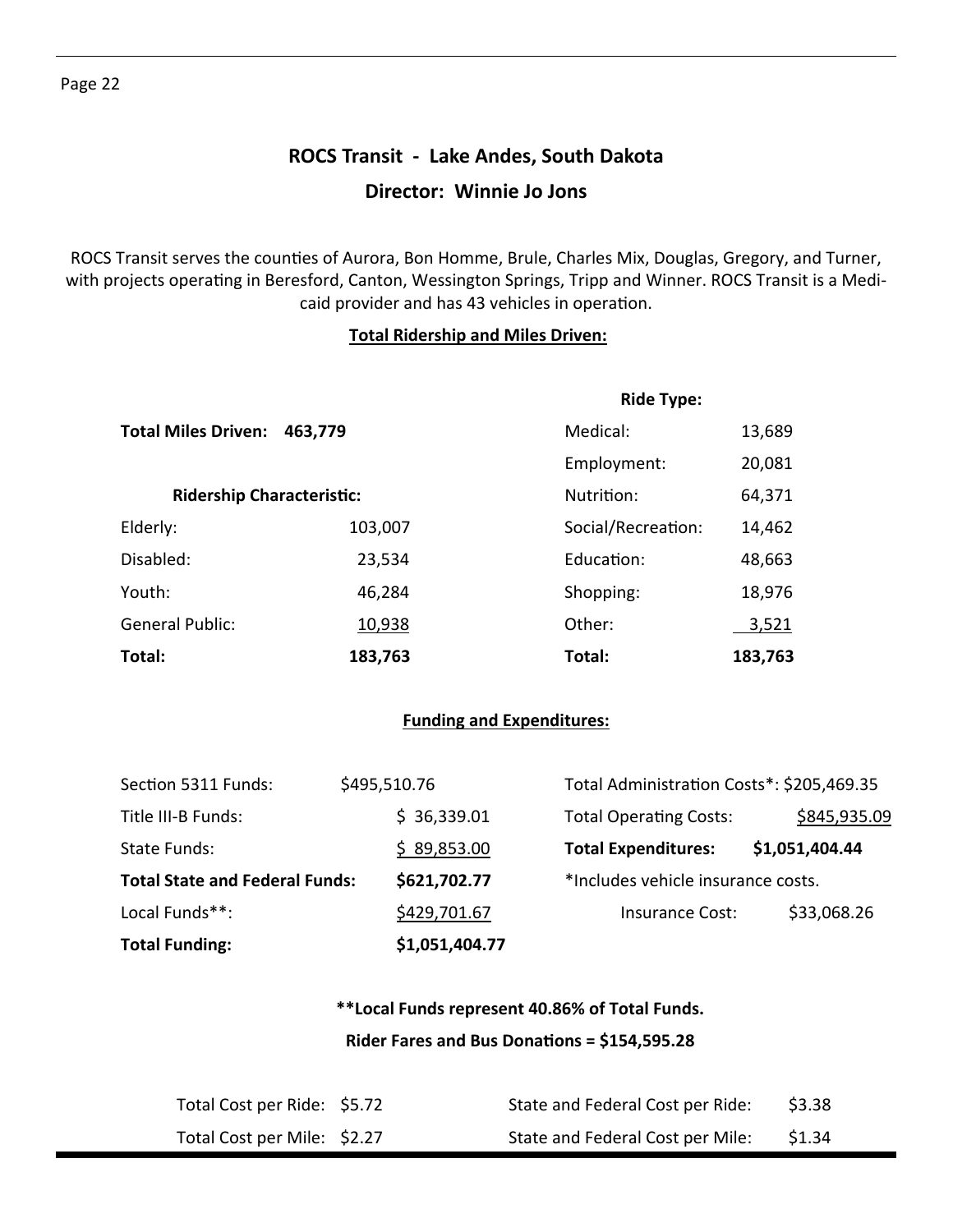# **Rosebud Sioux Tribe TransportaƟon ‐ Rosebud, South Dakota Director: LeRoy Sleeping Bear**

Rosebud Sioux Tribe Transportation serves the Rosebud Indian Reservation and communities in Todd and Mellette Counties. Service is provided upon request with regular trips to Rapid City, Pierre, Sioux Falls, Yankton, and Valentine, Nebraska. Rosebud Sioux Tribe Transportation has 8 vehicles in operation.

### **Total Ridership and Miles Driven:**

|                             |                                  | <b>Ride Type:</b>  |        |
|-----------------------------|----------------------------------|--------------------|--------|
| Total Miles Driven: 131,345 |                                  | Medical:           | 702    |
|                             |                                  | Employment:        | 14,339 |
|                             | <b>Ridership Characteristic:</b> | Nutrition:         | 115    |
| Elderly:                    | 2,491                            | Social/Recreation: | 252    |
| Disabled:                   | 51                               | Education:         | 603    |
| Youth:                      | 603                              | Shopping:          | 1,754  |
| <b>General Public:</b>      | 42,888                           | Other:             | 28,268 |
| Total:                      | 46,033                           | Total:             | 46,033 |

#### **Funding and Expenditures:**

| <b>Total Funding:</b>                 | \$345,416.21 |                                          |              |
|---------------------------------------|--------------|------------------------------------------|--------------|
| Local Funds**:                        | \$130,720.43 | Insurance Cost:                          | \$6,690.00   |
| <b>Total State and Federal Funds:</b> | \$214,695.78 | *Includes vehicle insurance costs.       |              |
| State Funds:                          | \$27,945.00  | <b>Total Expenditures:</b>               | \$345,416.21 |
| Title III-B Funds:                    | S<br>0       | <b>Total Operating Costs:</b>            | \$246,000.93 |
| Section 5311 Funds:                   | \$186,750.78 | Total Administration Costs*: \$99,415.28 |              |

### **\*\*Local Funds represent 37.84% of Total Funds. Rider Fares and Bus DonaƟons = \$54,496.75**

| Total Cost per Ride: \$7.50 | State and Federal Cost per Ride: | \$4.66 |
|-----------------------------|----------------------------------|--------|
| Total Cost per Mile: \$2.63 | State and Federal Cost per Mile: | \$1.63 |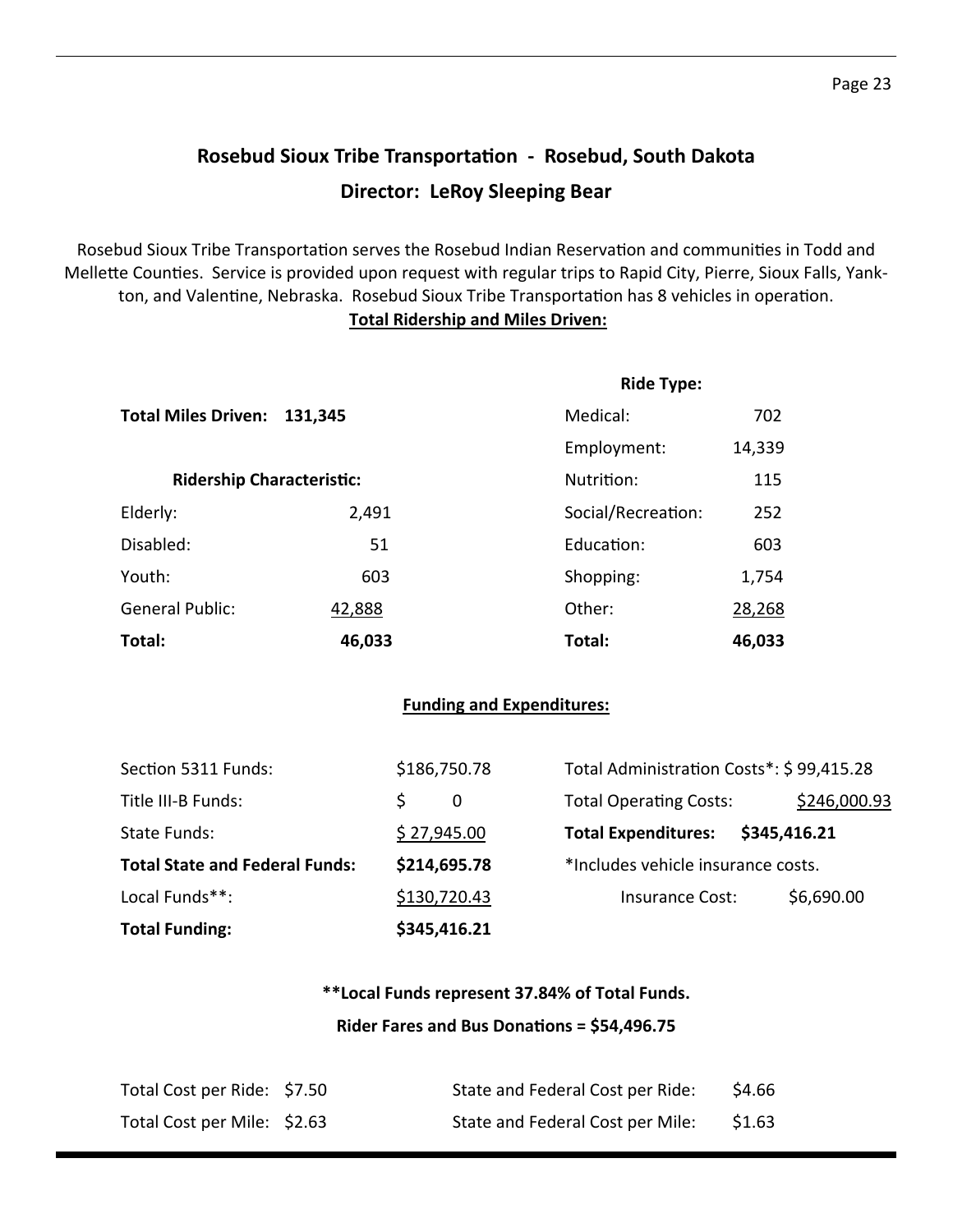# **Sanborn County Transit ‐ Woonsocket, South Dakota Director: Myrna Peterson**

Sanborn County Transit serves Sanborn County. Service is provided upon request with regular trips to Wessington Springs, Mitchell and Huron. Sanborn county has 2 vehicles in operation.

|                                  |            | <b>Ride Type:</b>  |                  |
|----------------------------------|------------|--------------------|------------------|
| Total Miles Driven: 6,721        |            | Medical:           | 210              |
|                                  |            | Employment:        | 4                |
| <b>Ridership Characteristic:</b> |            | Nutrition:         | 347              |
| Elderly:                         | 2,083      | Social/Recreation: | $\boldsymbol{0}$ |
| Disabled:                        | 0          | Education:         | $\mathbf 0$      |
| Youth:                           | 23         | Shopping:          | 2,129            |
| <b>General Public:</b>           | <u>585</u> | Other:             |                  |
| Total:                           | 2,691      | Total:             | 2,691            |

| <b>Total Funding:</b>                 | \$40,876.44 |                                           |             |
|---------------------------------------|-------------|-------------------------------------------|-------------|
| Local Funds**:                        | \$14,595.83 | <b>Insurance Cost:</b>                    | \$1,665.79  |
| <b>Total State and Federal Funds:</b> | \$26,280.61 | *Includes vehicle insurance costs.        |             |
| State Funds:                          | \$3,548.00  | <b>Total Expenditures:</b><br>\$40,876.44 |             |
| Title III-B Funds                     | \$1,852.00  | <b>Total Operating Costs:</b>             | \$26,921.63 |
| Section 5311 Funds:                   | \$20,880.61 | Total Administration Costs*: \$13,954.81  |             |

## **\*\*Local Funds represent 35.70% of Total Funds. Rider Fares and Bus DonaƟons = \$2,046.00**

| Total Cost per Ride: \$15.19 | State and Federal Cost per Ride: | \$9.79 |
|------------------------------|----------------------------------|--------|
| Total Cost per Mile: \$6.08  | State and Federal Cost per Mile: | \$3.92 |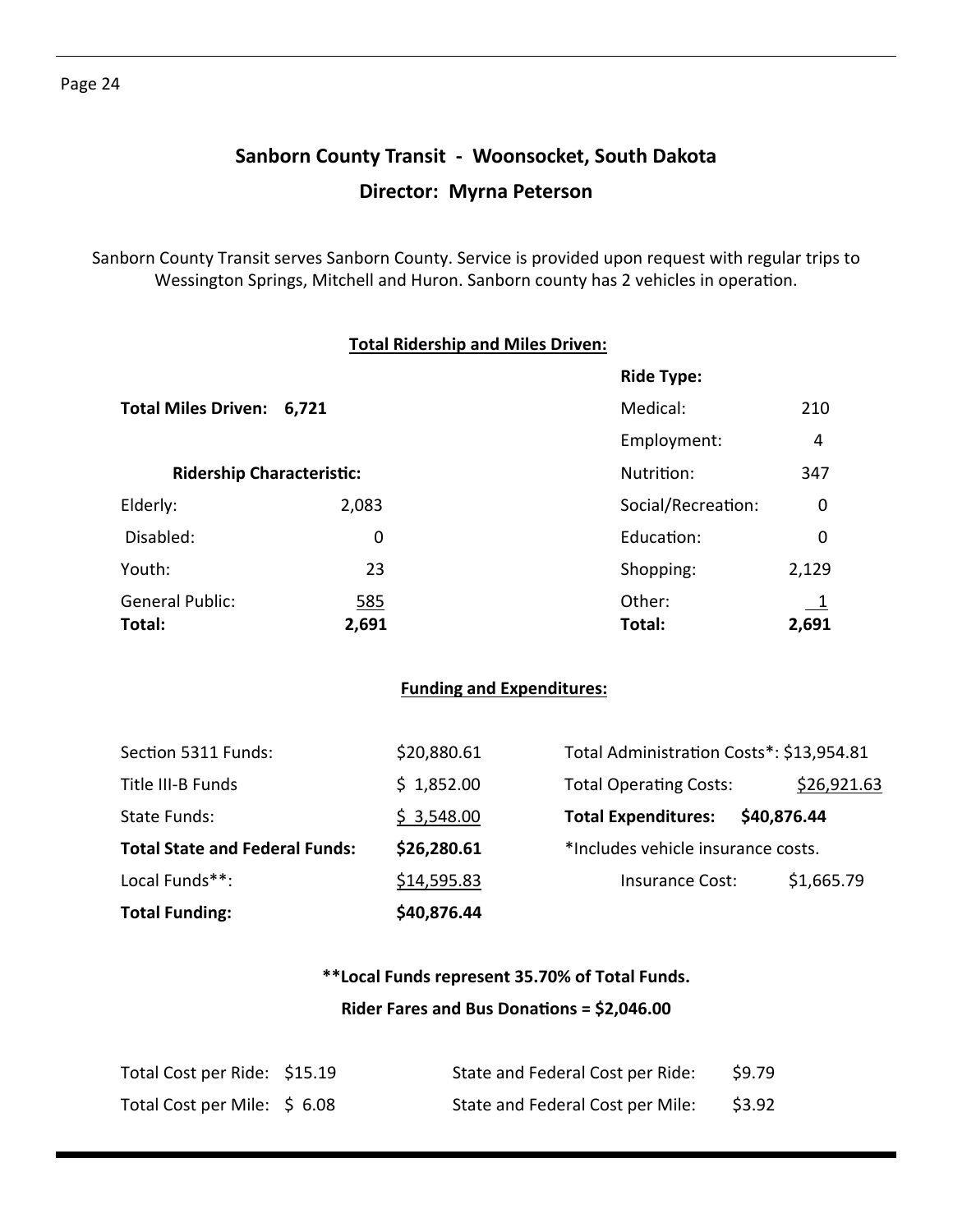# **Siouxland Regional Transit System ‐ Sioux City, Iowa Director: Terry Brewer**

Siouxland Regional Transit System (SRTS) is a demand‐responsive, ADA accessible, public transit system providing service to residents of Southern Union County, South Dakota. Service is available Monday through Friday from 9:00am to 5:00pm. Reservations must be made with a minimum 24 hour advance notice. Siouxland Regional Transit System has 2 vehicles in operation.

#### **Total Ridership and Miles Driven:**

|                                  |        | <b>Ride Type:</b>  |             |
|----------------------------------|--------|--------------------|-------------|
| <b>Total Miles Driven:</b>       | 20,004 | Medical:           | 808         |
|                                  |        | Employment:        | $\mathbf 0$ |
| <b>Ridership Characteristic:</b> |        | Nutrition:         | $\mathbf 0$ |
| Elderly:                         | 755    | Social/Recreation: | $\mathbf 0$ |
| Disabled:                        | 8      | Education:         | $\mathbf 0$ |
| Youth:                           | 0      | Shopping:          | $\mathbf 0$ |
| <b>General Public:</b>           | 56     | Other:             | 11          |
| Total:                           | 819    | Total:             | 819         |

#### **Funding and Expenditures:**

| <b>Total Funding:</b>                 | \$80,271.34 |                                          |             |
|---------------------------------------|-------------|------------------------------------------|-------------|
| Local Funds**:                        | \$34,126.37 | <b>Insurance Cost:</b>                   | \$5,911.23  |
| <b>Total State and Federal Funds:</b> | \$46,144.97 | *Includes vehicle insurance costs.       |             |
| State Funds:                          | \$6,148.00  | <b>Total Expenditures:</b>               | \$80,271.34 |
| Title III-B Funds:                    | ς<br>-0     | <b>Total Operating Costs:</b>            | \$65,201.13 |
| Section 5311 Funds:                   | \$39,996.97 | Total Administration Costs*: \$15,070.21 |             |

### **\*\*Local Funds represent 42.51% of Total Funds. Rider Fares and Bus DonaƟons = \$6,960.00**

| Total Cost per Ride: \$98.01 | State and Federal Cost per Ride: | \$56.34 |
|------------------------------|----------------------------------|---------|
| Total Cost per Mile: \$4.01  | State and Federal Cost per Mile: | \$2.31  |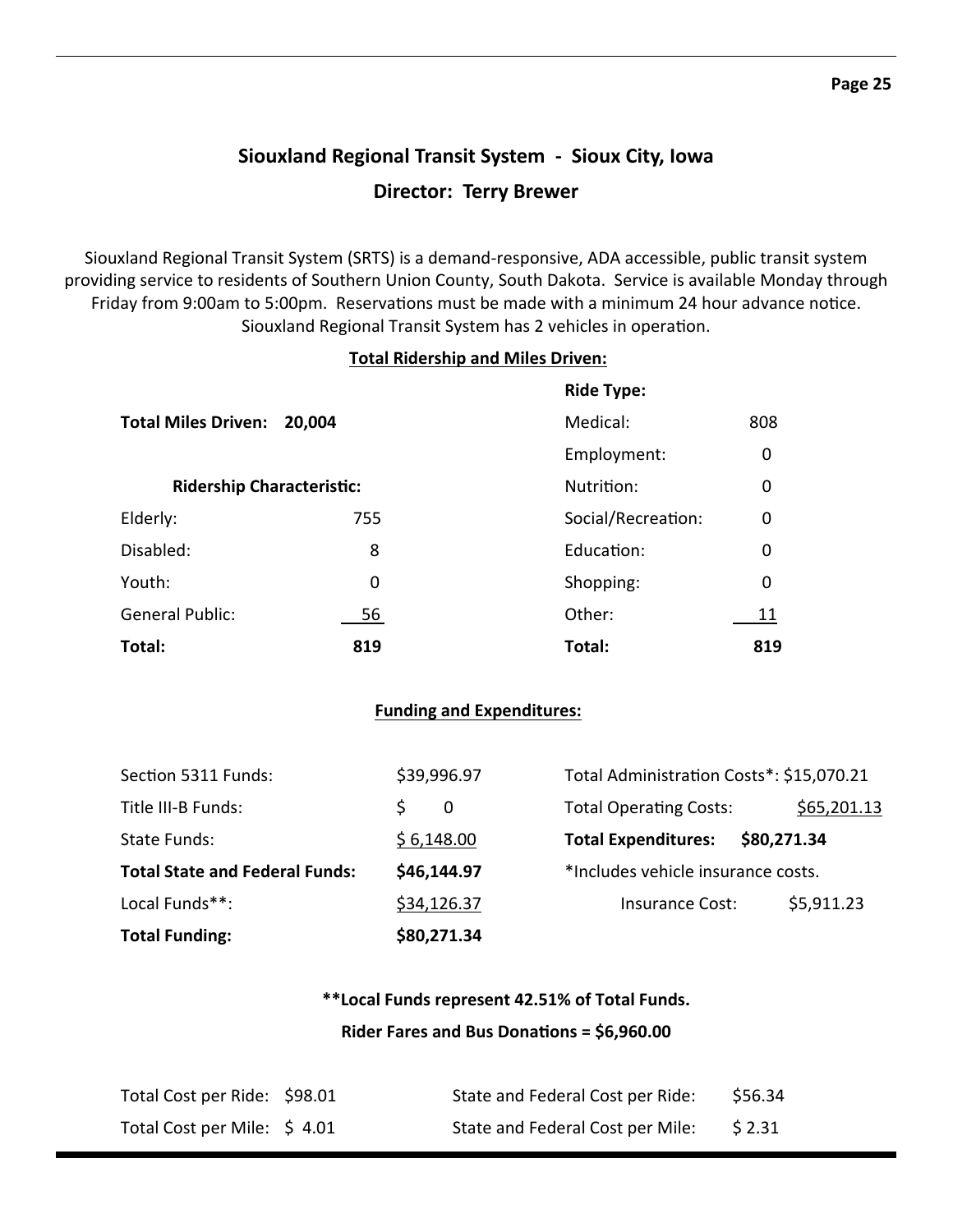# **Spink County Public Transit ‐ Redfield, South Dakota Director: Peggy L. Morris**

Spink County Public Transit serves Redfield and Spink County. Redfield service is provided Monday through Friday from 8:00am to 4:00pm with regular trips to Aberdeen and Watertown. Services in the county and smaller com‐ munities upon request. Courtesy rides to Redfield Area Concert Association concerts are free of charge. Spink County Public Transit is a Medicaid provider and has 5 vehicles in operation.

### **Total Ridership and Miles Driven:**

|                            |                                  | <b>Ride Type:</b>  |        |  |
|----------------------------|----------------------------------|--------------------|--------|--|
| <b>Total Miles Driven:</b> | 22,543                           |                    | 1,380  |  |
|                            |                                  | Employment:        | 2,710  |  |
|                            | <b>Ridership Characteristic:</b> |                    | 4,636  |  |
| Elderly:                   | 11,251                           | Social/Recreation: | 883    |  |
| Disabled:                  | 221                              | Education:         | 9,098  |  |
| Youth:                     | 8,875                            | Shopping:          | 2,744  |  |
| <b>General Public:</b>     | 2,032                            | Other:             | 928    |  |
| Total:                     | 22,379                           | Total:             | 22,379 |  |

#### **Funding and Expenditures:**

| <b>Total Funding:</b> |                                       | \$85,661.76 |                                    |                                          |  |
|-----------------------|---------------------------------------|-------------|------------------------------------|------------------------------------------|--|
| Local Funds**:        |                                       | \$13,653.27 | <b>Insurance Cost:</b>             | \$6,608.30                               |  |
|                       | <b>Total State and Federal Funds:</b> | \$72,008.49 | *Includes vehicle insurance costs. |                                          |  |
| State Funds:          |                                       | \$25,215.00 | <b>Total Expenditures:</b>         | \$85,661.76                              |  |
| Title III-B Funds     |                                       | \$2,614.01  | <b>Total Operating Costs:</b>      | \$62,079.65                              |  |
|                       | Section 5311 Funds:                   | \$44,179.48 |                                    | Total Administration Costs*: \$23,582.11 |  |

### **\*\*Local Funds represent 15.94% of Total Funds. Rider Fares and Bus DonaƟons = \$14,458.40**

| Total Cost per Ride: \$3.83 | State and Federal Cost per Ride: | \$3.22 |
|-----------------------------|----------------------------------|--------|
| Total Cost per Mile: \$3.80 | State and Federal Cost per Mile: | \$3.19 |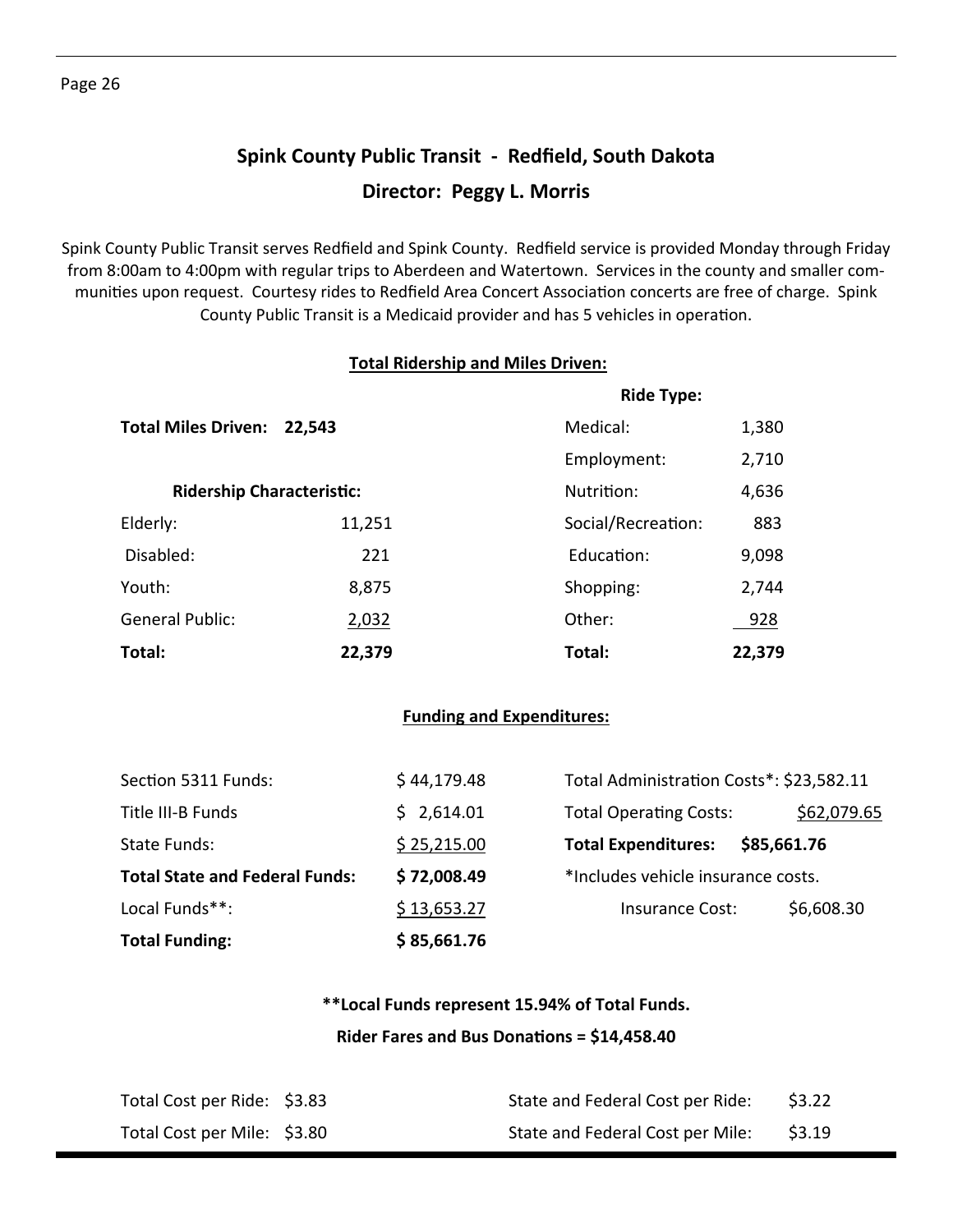# **Standing Rock Public TransportaƟon ‐ Fort Yates, North Dakota**

### **Director: Pamela Ternes**

Standing Rock Public Transportation serves Corson and Walworth Counties in South Dakota and Sioux, Morton, and Burleigh Counties in North Dakota. The transit program offers a variety of services including deviated fixed routes, demand response services, coordinated inter‐state services between Bismarck, ND and Pierre, SD and Veterans Hospital trips. Standing Rock Public Transportation has 1 vehicle in operation. For a complete schedule go to www.sittingbull.edu/community/transport/index.asp.

#### **Total Ridership and Miles Driven:**

|                            |                                  | <b>Ride Type:</b>  |        |
|----------------------------|----------------------------------|--------------------|--------|
| <b>Total Miles Driven:</b> | 190,509                          | Medical:           | 1,445  |
|                            |                                  | Employment:        | 9,278  |
|                            | <b>Ridership Characteristic:</b> |                    | 0      |
| Elderly:                   | 1,160                            | Social/Recreation: | 0      |
| Disabled:                  | 143                              | Education:         | 2,571  |
| Youth:                     | 2,895                            | Shopping:          | 1,723  |
| <b>General Public:</b>     | 13,487                           | Other:             | 2,668  |
| Total:                     | 17,685                           | Total:             | 17,685 |

### **Funding and Expenditures:**

| Section 5311 Funds:                   | \$96,755.80  | Total Administration Costs*: \$ 62,048.00 |              |
|---------------------------------------|--------------|-------------------------------------------|--------------|
| Title III-B Funds                     | $\Omega$     | <b>Total Operating Costs:</b>             | \$120,386.00 |
| State Funds:                          | \$18,369.00  | <b>Total Expenditures:</b>                | \$182,434.00 |
| <b>Total State and Federal Funds:</b> | \$115,124.80 | *Includes vehicle insurance costs.        |              |
| Local Funds**:                        | \$67,309.92  | Insurance Cost:                           | \$10,00.00   |
| <b>Total Funding:</b>                 | \$182,434.00 |                                           |              |

### **\*\*Local Funds represent 36.90% of Total Funds. Rider Fares and Bus DonaƟons = \$32,736.00**

| Total Cost per Ride: \$10.21 | State and Federal Cost per Ride: | \$6.51 |
|------------------------------|----------------------------------|--------|
| Total Cost per Mile: \$0.96  | State and Federal Cost per Mile: | \$0.60 |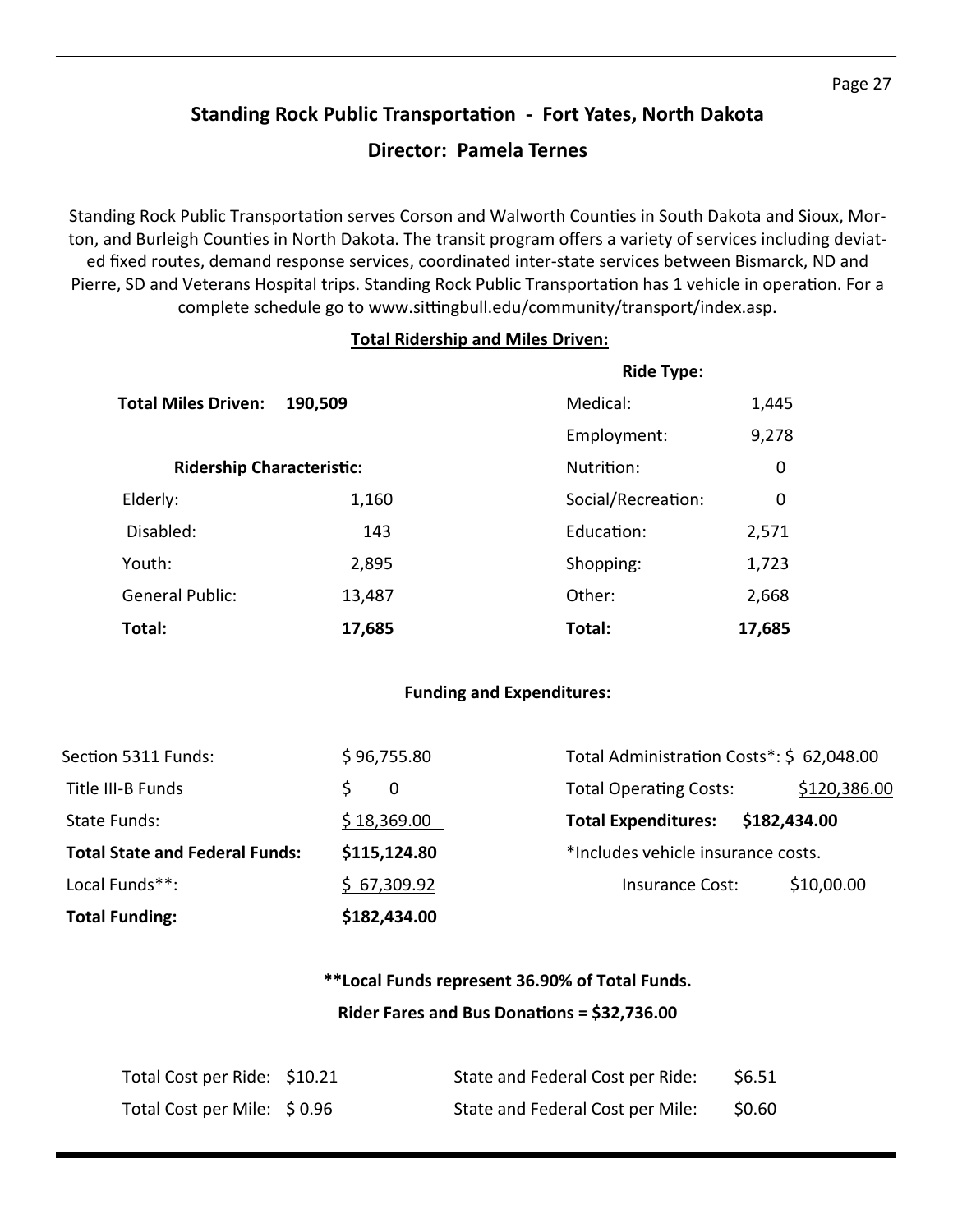### **Vermillion Public Transit ‐ Vermillion, South Dakota**

### **Director: Barb Ballensky**

Vermillion Public Transit serves Vermillion, Burbank, Meckling and the surrounding area. Service runs Monday through Friday from 8:00am to 10:00pm; Saturday from 9:00am to 7:00pm and Sunday from 9:00am to 2:00pm. Service is also provided to Sioux Falls Monday through Friday. Vermillion Public Transit is a Medicaid provider and ticket agent for the inter-city bus service Jefferson Lines. Vermillion Public Transit has 11 vehicles in operation.

### **Total Ridership and Miles Driven:**

|                            |                                  | <b>Ride Type:</b>  |        |  |
|----------------------------|----------------------------------|--------------------|--------|--|
| <b>Total Miles Driven:</b> | 112,230                          |                    | 4,110  |  |
|                            |                                  | Employment:        | 33,936 |  |
|                            | <b>Ridership Characteristic:</b> |                    | 1,307  |  |
| Elderly:                   | 13,806                           | Social/Recreation: | 4,629  |  |
| Disabled:                  | 29,597                           | <b>Education:</b>  | 1,837  |  |
| Youth:                     | 8,801                            | Shopping:          | 20.760 |  |
| <b>General Public:</b>     | 13,748                           | Other:             | 373    |  |
| Total:                     | 65,952                           | Total:             | 65,952 |  |

### **Funding and Expenditures:**

| <b>Total Funding:</b>                 | \$315,126.96 |                                               |  |
|---------------------------------------|--------------|-----------------------------------------------|--|
| Local Funds**:                        | \$114,732.82 | \$6,760.97<br>Insurance Cost:                 |  |
| <b>Total State and Federal Funds:</b> | \$200,394.14 | *Includes vehicle insurance costs.            |  |
| State Funds:                          | \$23,376.00  | \$315,126.96<br><b>Total Expenditures:</b>    |  |
| Title III-B Funds                     | \$16,659.99  | \$238,991.78<br><b>Total Operating Costs:</b> |  |
| Section 5311 Funds:                   | \$160,358.15 | Total Administration Costs*: \$76,135.18      |  |

# **\*\*Local Funds represent 36.41% of Total Funds.**

### **Rider Fares and Bus DonaƟons = \$26,254.18**

| Total Cost per Ride: \$4.78 | State and Federal Cost per Ride: | \$3.04 |
|-----------------------------|----------------------------------|--------|
| Total Cost per Mile: \$2.81 | State and Federal Cost per Mile: | \$1.79 |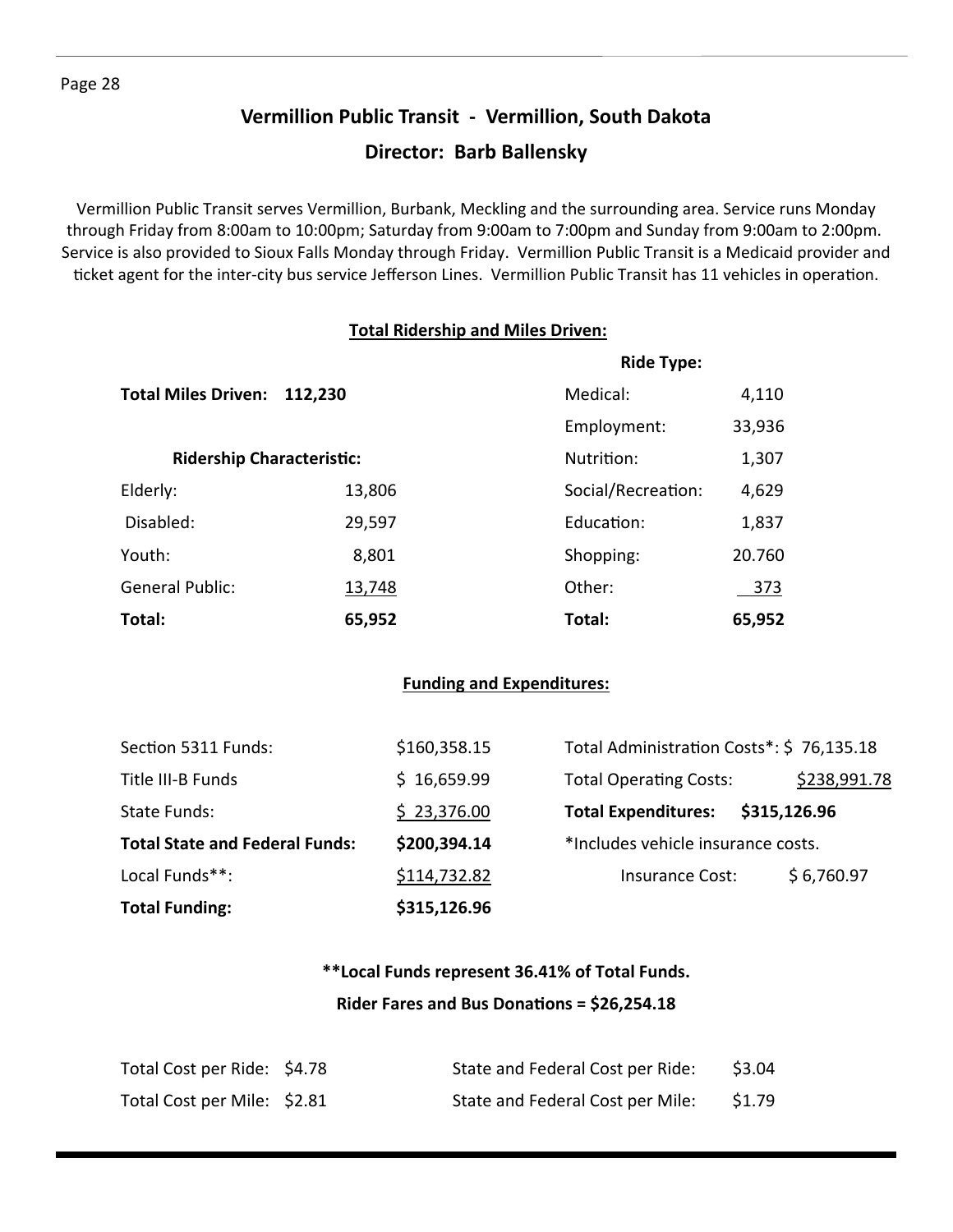### **Watertown Area Transit ‐ Watertown, South Dakota**

### **Director: Pam Kwasniewski**

Watertown Area Transit serves the Watertown community. Service is provided Monday through Friday from 6:00am to 9:00pm. 24-hour advance noticed required. Watertown Area Transit is a Medicaid provider and has 9 vehicles in operation.

|                                  |         | <b>Total Ridership and Miles Driven:</b><br><b>Ride Type:</b> |        |  |
|----------------------------------|---------|---------------------------------------------------------------|--------|--|
| <b>Total Miles Driven:</b>       | 102,174 | Medical:                                                      | 4,314  |  |
|                                  |         | Employment:                                                   | 12,211 |  |
| <b>Ridership Characteristic:</b> |         | Nutrition:                                                    | 1,197  |  |
| Elderly:                         | 10,494  | Social/Recreation:                                            | 9,161  |  |
| Disabled:                        | 10,652  | Education:                                                    | 8,913  |  |
| Youth:                           | 9,614   | Shopping:                                                     | 1,672  |  |
| <b>General Public:</b>           | 6,708   | Other:                                                        |        |  |
| Total:                           | 37,468  | Total:                                                        | 37,468 |  |

#### **Funding and Expenditures:**

| Section 5311 Funds:                   | \$194,416.72 | Total Administration Costs*: \$117,643.51 |              |
|---------------------------------------|--------------|-------------------------------------------|--------------|
| Title III-B Funds                     | \$11,017.00  | <b>Total Operating Costs:</b>             | \$255,698.65 |
| <b>State Funds:</b>                   | \$17,715.00  | <b>Total Expenditures:</b>                | \$373,342.16 |
| <b>Total State and Federal Funds:</b> | \$223,148.72 | *Includes vehicle insurance costs.        |              |
| Local Funds**:                        | \$150,193.44 | Insurance Cost:                           | \$17,632.60  |
| <b>Total Funding:</b>                 | \$373,342.16 |                                           |              |

### **\*\*Local Funds represent 40.22% of Total Funds. Rider Fares and Bus DonaƟons = \$43,467.27**

| Total Cost per Ride: \$9.96 | State and Federal Cost per Ride:        | \$5.95 |
|-----------------------------|-----------------------------------------|--------|
| Total Cost per Mile: \$3.65 | State and Federal Cost per Mile: \$2.18 |        |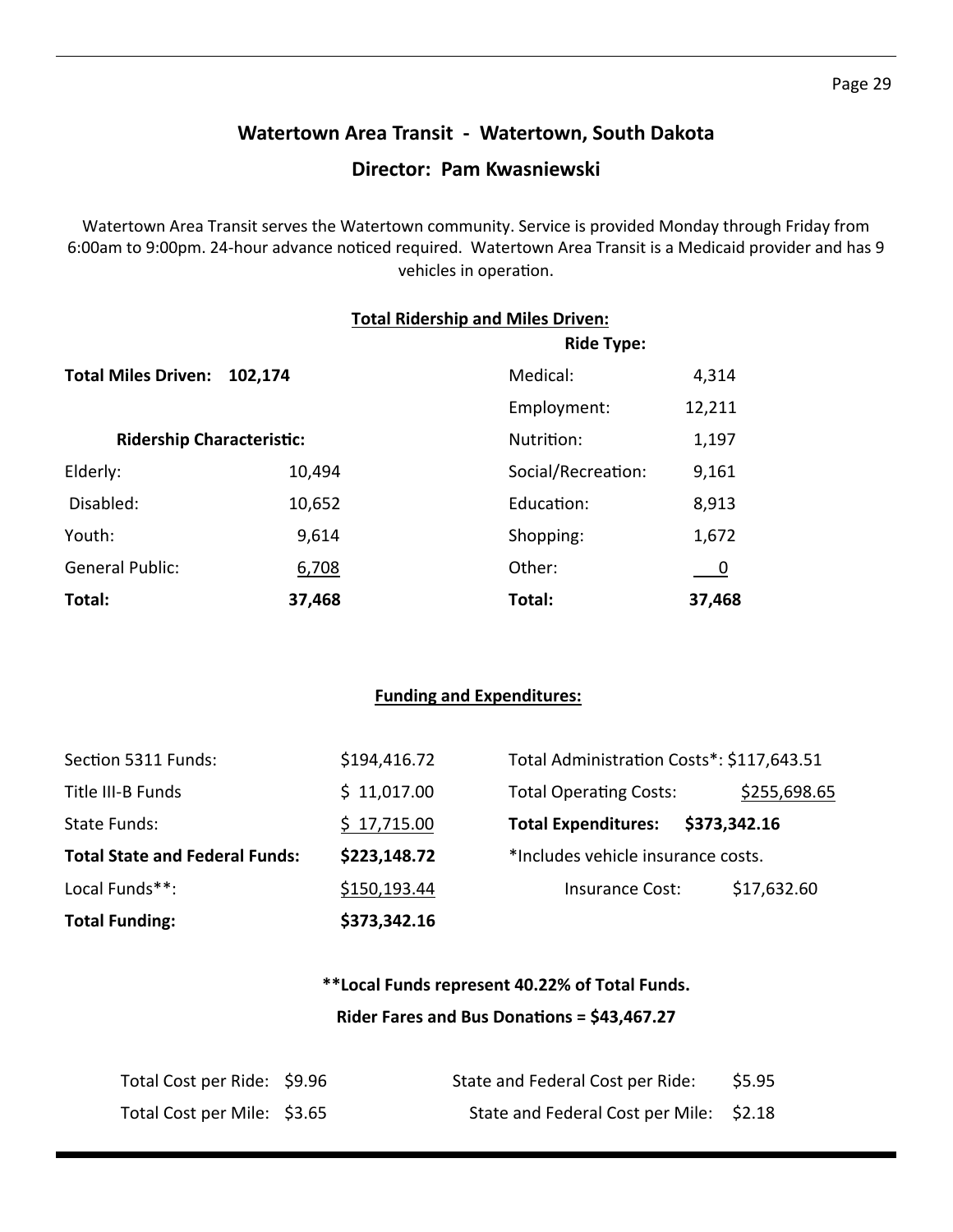### **West River Transit Authority ‐ Spearfish, South Dakota**

### **Director: Barb Cline**

West River Transit Authority administrative offices are located in Spearfish. Services are provided in Lawrence, Meade, Custer, Fall River, Butte Counties and in to Pennington County. Spearfish and Deadwood/Lead/Central City service is Monday through Sunday. Other services in Sturgis, Whitewood, Belle Fourche, Custer, Hot Sprints and Edgemont are scheduled Monday through Friday.

West River Transit Authority is a Medicaid provider and has 38 vehicles in operation.

### **Total Ridership and Miles Driven:**

|                                  |         | <b>Ride Type:</b>       |                  |  |  |
|----------------------------------|---------|-------------------------|------------------|--|--|
| <b>Total Miles Driven:</b>       | 510,369 | Medical:<br>Employment: | 16,140<br>39,199 |  |  |
| <b>Ridership Characteristic:</b> |         | Nutrition:              | 5,330            |  |  |
| Elderly:                         | 33,751  | Social/Recreation:      | 10,637           |  |  |
| Disabled:                        | 11,217  | Education:              | 27,907           |  |  |
| Youth:                           | 29,641  | Shopping:               | 13,874           |  |  |
| <b>General Public:</b>           | 46,765  | Other:                  | 8,287            |  |  |
| Total:                           | 121,374 | Total:                  | 121,374          |  |  |

### **Funding and Expenditures:**

| <b>Total Funding:</b>                 | \$1,345,045.02               |                                                                                     |  |
|---------------------------------------|------------------------------|-------------------------------------------------------------------------------------|--|
| Local Funds**:                        | \$520,561.14                 | \$65,033.89<br>Insurance Cost:                                                      |  |
| <b>Total State and Federal Funds:</b> | \$824,483.88                 | *Includes vehicle insurance costs.                                                  |  |
| Title III-B Funds<br>State Funds:     | 74,201.01<br>S.<br>50,416.00 | \$871,731.05<br><b>Total Operating Costs:</b><br>Total Expenditures: \$1,345,045.02 |  |
| Section 5311 Funds/JARC/NF:           | \$699,866.87                 | Total Administration Costs*: \$473,313.97                                           |  |

#### **\*\*Local Funds represent 38.70% of Total Funds.**

#### **Rider Fares and Bus DonaƟons = \$30,521.37**

| Total Cost per Ride: \$11.08 | State and Federal Cost per Ride: | \$6.79 |
|------------------------------|----------------------------------|--------|
| Total Cost per Mile: \$2.64  | State and Federal Cost per Mile: | \$1.62 |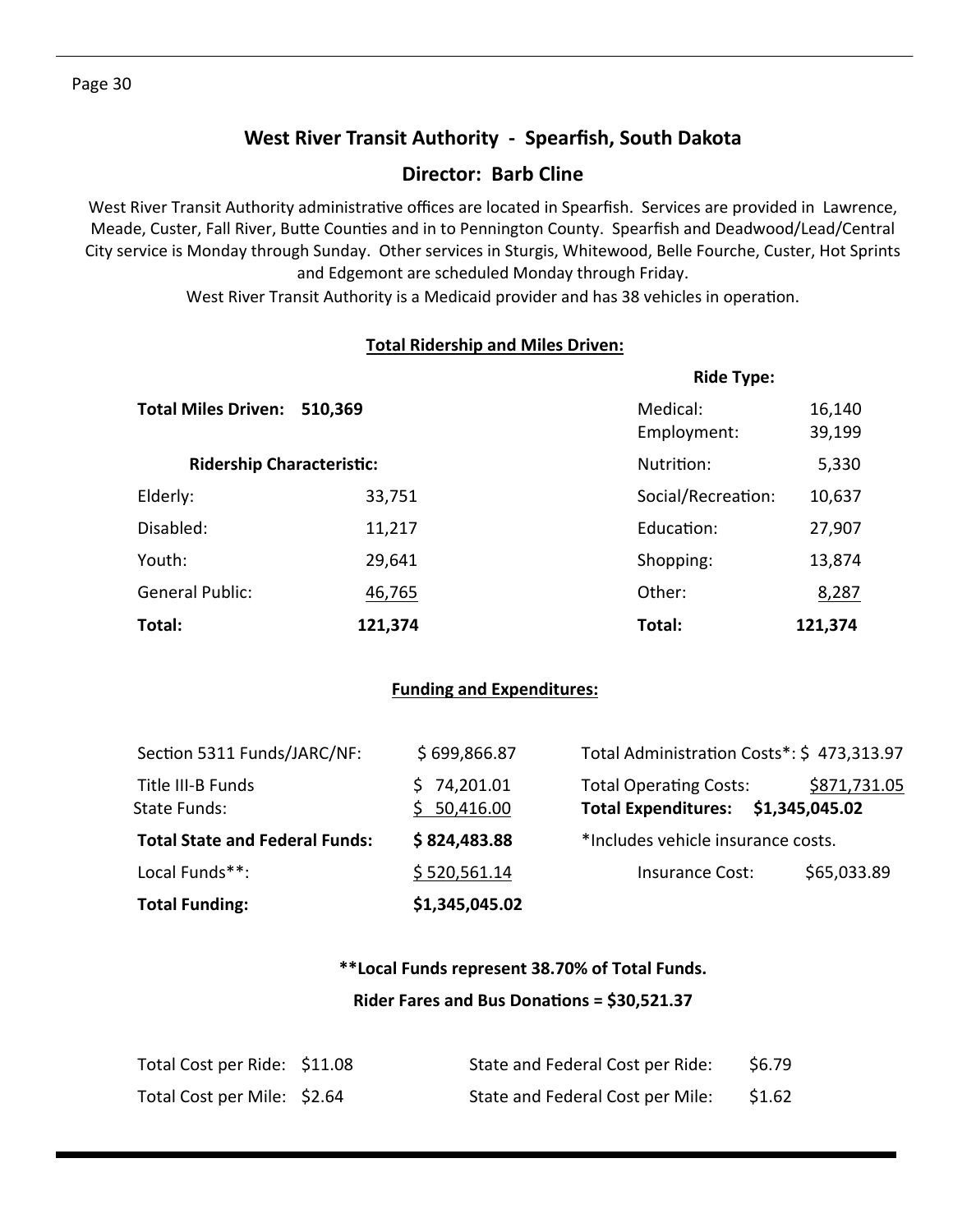# **Yankton Transit ‐ Yankton, South Dakota Director: Velda Bentson**

Yankton Transit serves the City of Yankton. Service is provided upon request with 24‐hour advance notice. Hours of service are Monday through Friday from 7:30am to 4:30pm. Yankton Transit is a Medicaid provider and has 21 vehicles in operation.

### **Total Ridership and Miles Driven:**

|                                  |         | <b>Ride Type:</b>  |             |
|----------------------------------|---------|--------------------|-------------|
| Total Miles Driven: 223,977      |         | Medical:           | 15,800      |
|                                  |         | Employment:        | 41,477      |
| <b>Ridership Characteristic:</b> |         | Nutrition:         | 16,741      |
| Elderly:                         | 20,644  | Social/Recreation: | 14,977      |
| Disabled:                        | 51,729  | Education:         | 53,673      |
| Youth:                           | 60,934  | Shopping:          | 5,363       |
| <b>General Public:</b>           | 15,336  | Other:             | <u>_612</u> |
| Total:                           | 148,643 | Total:             | 148,643     |

### **Funding and Expenditures:**

| <b>Total Funding:</b> |                                       | \$484,981.92 |                                           |              |
|-----------------------|---------------------------------------|--------------|-------------------------------------------|--------------|
| Local Funds**:        |                                       | \$213,983.93 | Insurance Cost:                           | \$16,910.25  |
|                       | <b>Total State and Federal Funds:</b> | \$270,997.99 | *Includes vehicle insurance costs.        |              |
| State Funds:          |                                       | \$35,202.00  | <b>Total Expenditures:</b>                | \$484,981.92 |
| Title III-B Funds     |                                       | \$14,498.00  | <b>Total Operating Costs:</b>             | \$374,003.54 |
|                       | Section 5311 Funds:                   | \$221,297.99 | Total Administration Costs*: \$110,978.38 |              |

### **\*\*Local Funds represent 44.12% of Total Funds. Rider Fares and Bus DonaƟons = \$117,904.24**

| Total Cost per Ride: \$3.26 | State and Federal Cost per Ride: | \$1.82 |
|-----------------------------|----------------------------------|--------|
| Total Cost per Mile: \$2.17 | State and Federal Cost per Mile: | \$1.21 |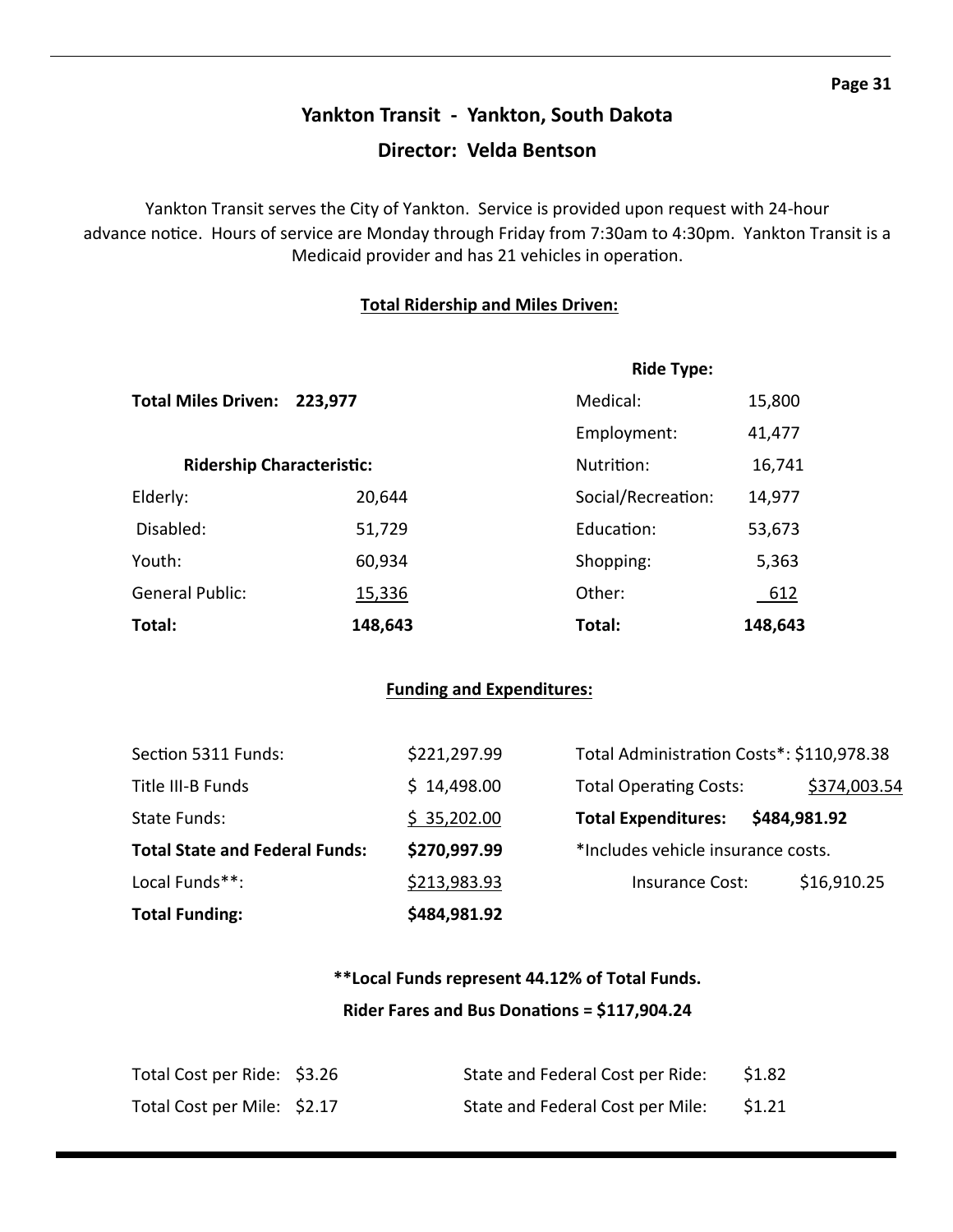# Other Transit Program Statistics

# **FTA SecƟon 5311 Rural Technical Assistance Program (RTAP)**

RTAP funds are used to provide training and technical assistance to rural transit operators and their driv‐

# **FTA SecƟon 5303 Urban Transit Planning Program**

\$373,725 in Section 5303 funds awarded to Sioux Falls and Rapid City Metropolitan Planning Organizations (MPOs) to conduct transit planning studies in FY 2011.

### **State Funds for Public TransportaƟon in Urban Areas**

\$75,000 in State Funds were granted to the transit organizations in Rapid City and Sioux Falls. These organizations are direct recipients of funding from the Federal Transit Administration.

These State dollars help meet the local matching fund requirements of the Federal grants.

### **Drug and Alcohol TesƟng for SecƟon 5311 Rural Public Transit Agencies**

Federal laws required Section 5311 Rural Public Transportation operators to conduct drug and alcohol testing of safety-sensitive employees starting in 1996. Six types of testing were required: preemployment, random selection, post accident, reasonable suspicion, return-to-duty after testing positive, and follow-up testing on persons who previously tested positive.

|                         | # Drug / Alcohol Tests   | <b>Negative for</b> | <b>Positive for</b> |
|-------------------------|--------------------------|---------------------|---------------------|
|                         | <b>Conducted in 2011</b> | Drugs / Alcohol     | Drugs / Alcohol     |
| <b>Pre-Employment</b>   | 120                      | 118                 | 2                   |
| <b>Random Selection</b> | 194                      | 193                 | 1                   |
| <b>Post Accident</b>    | 10                       | 10                  | 0                   |
| Reasonable              | $\mathbf 0$              | $\mathbf 0$         | $\bf{0}$            |
| <b>Suspicion</b>        |                          |                     |                     |
| <b>Return to Duty</b>   | $\bf{0}$                 | 0                   | $\bf{0}$            |
| Follow-Up               | 0                        | 0                   | $\bf{0}$            |